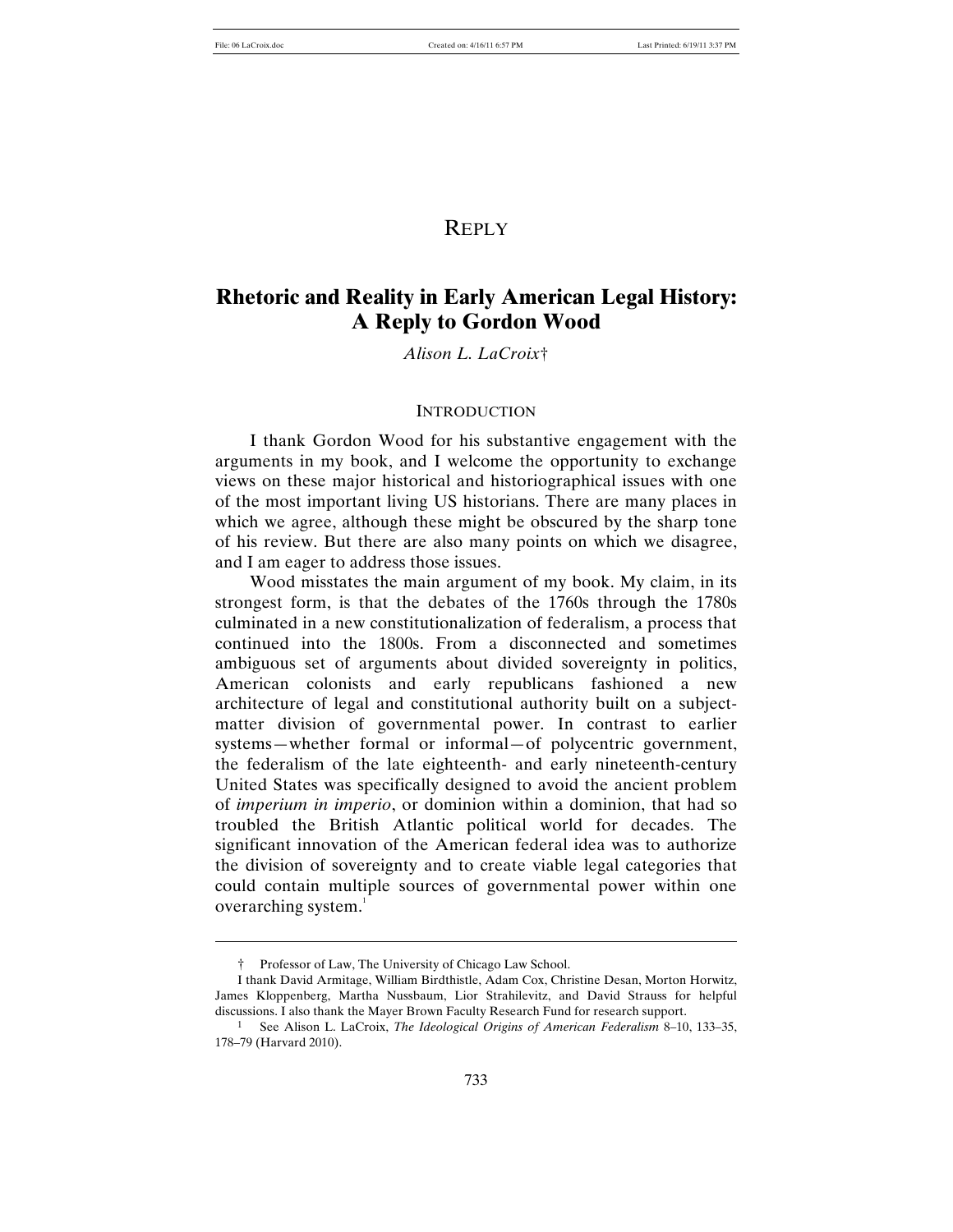The intellectual energy of American political and legal thinkers between 1780 and 1800 was thus devoted to a project of translation between political debates and constitutional structure. These statesmen and theorists sought to translate the political conditions of multiple governmental authorities that the colonists had both experienced and theorized under the British Empire into a constitutional structure. This constitutional structure would, they believed, not simply conform to orthodox imperial legal theory through a series of workarounds or legal fictions, but would instead reshape some basic premises of that orthodoxy by rejecting unitary sovereignty in favor of a deep-seated commitment to multiple sources of sovereignty.

In this project of translation, federal theorists such as John Dickinson, John Adams, James Madison, James Wilson, Alexander Hamilton, John Marshall, and others joined experience and theory into a new constellation of operative legal categories. The new constitutional structure celebrated its multiplicity, with the text of the Constitution beating an insistent refrain of overlap, duality, and tension between the states and the general government. The founding document, which both ratified and created the new frame of government, outlined a novel scheme of authority in which the subject of governmental action, not only the actor itself, was the relevant focus for determining legality. Hence the attention to specific categories of subject matter for governmental action: "commerce," "taxation," "treaties, alliances, and confederations." The new republic would escape the *imperium in imperio* trap by apportioning the powers of government—the subject matters of jurisdiction—between the state and general levels of government. Building on the colonial distinction between internal and external regulation, these thinkers moved beyond previous decades' obsession with identifying a single proper source of political sovereignty and instead reframed the debate around an ideological commitment to a new federal structure, the principal mission of which was to draw the line between the regulatory power of the states and that of the general government while endorsing the importance of each as a distinct sphere of authority.<sup>2</sup>

The localism that Wood insists was central to instilling the colonists with proto-federal beliefs was but one part of a larger, multilayered architecture of governmental authority. Rather than a period in which long-established colonial practices of town and county autonomy were recast as popular sovereignty in order to be slotted

<sup>2</sup> See id at 41–44.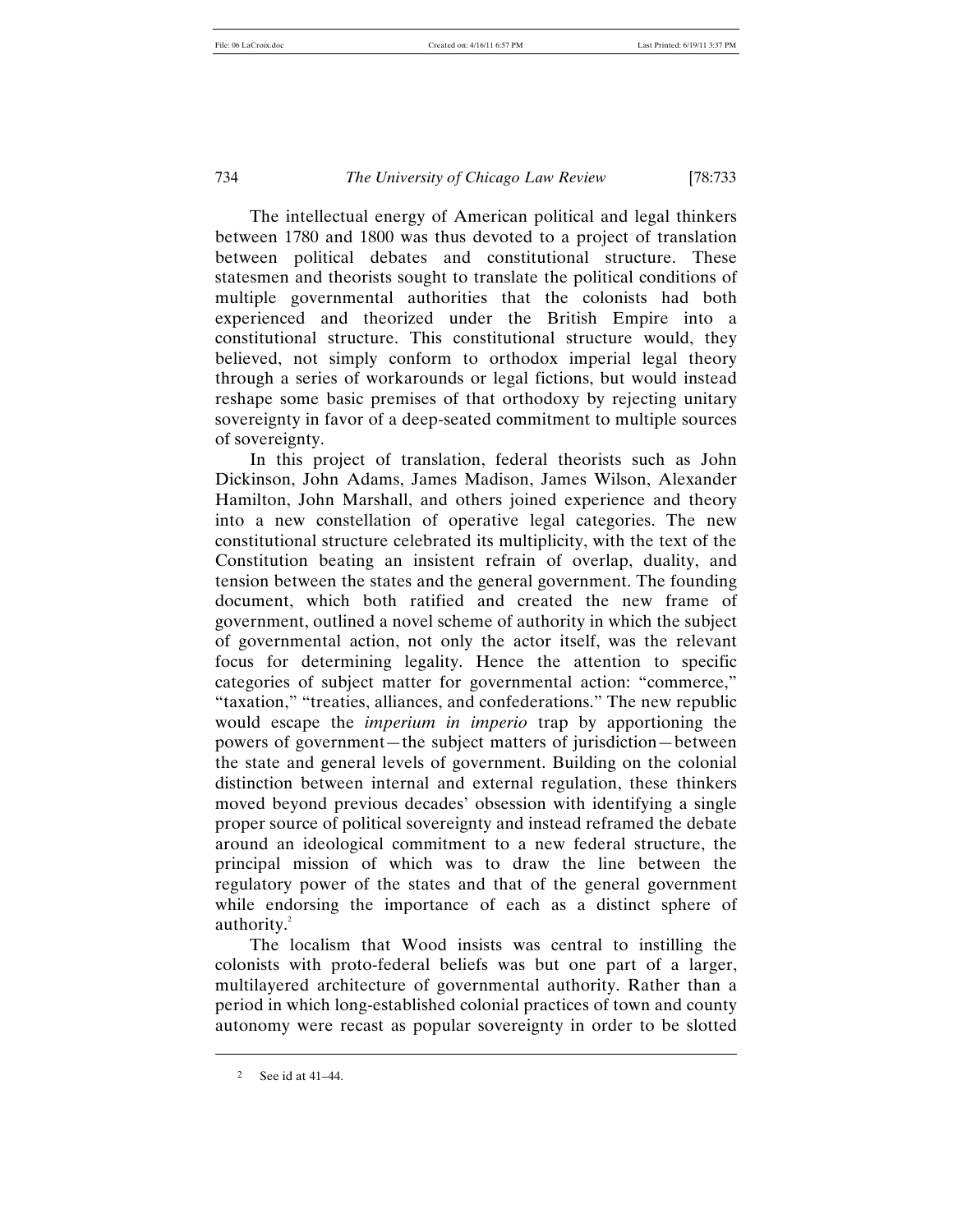into an existing "logic of sovereignty,"3 my claim is that the 1770s and 1780s were a time of intense creativity in American constitutional thought. It was not the case that American theorists spent these decades with the ultimate goal of satisfying William Blackstone's theory of unitary sovereignty and that a byproduct of those efforts was a system that only later became preoccupied with the division between sovereigns. The system that they designed was in fact preoccupied with precisely this division.

A view that focuses entirely on unitary sovereignty in this way risks becoming a functionalist account of how political and legal ideas emerge: the Founders' radicalism did not extend to challenging the post–Glorious Revolution orthodoxy of parliamentary sovereignty, so they needed to find a unitary sovereign, so they cast around, found the ideas of popular sovereignty that had been present in Anglo-American political thought since at least the early seventeenth century, and thereby solved the problem of *imperium in imperio*. But arguments from necessity (people needed a certain idea, so they invented that idea) are an odd version of intellectual history, especially from a scholar widely recognized as one of the leading proponents of a form of history that takes ideas seriously.4

My contention is that the Founders rejected the premise of Blackstonian unitary sovereignty, and that their and their colonial forebears' experience with local self-governance was only a part of their broader and—as the debates of the 1760s and 1770s revealed highly unorthodox vision of governmental authority as capable of division according to the activities, persons, or objects being regulated.<sup>5</sup> American federal theorists believed that as long as the various *imperia* were demarcated as the specific domains of either federal or state power (treaties, customs duties, and commerce among the states on the one hand; appointment of presidential electors, selection of US senators, and general police powers on the other), they did not present the type of threat that had so worried Blackstone and theorists such as colonial undersecretary William Knox. The members of the Founding generation viewed their task as accommodating the multiple authorities under which they and their

<sup>3</sup> Gordon S. Wood, Book Review, *Federalism from the Bottom Up*, 78 U Chi L Rev 705, 722 (2011).

<sup>4</sup> See, for example, Gordon S. Wood, *The Creation of the American Republic, 1776–1787* viii (North Carolina 1998) ("In essence, republicanism was the ideology of the Enlightenment."). Consider Drew R. McCoy, *The Elusive Republic: Political Economy in Jeffersonian America* 8 (North Carolina 1980) (citing Wood, along with Bernard Bailyn and J.G.A. Pocock, as setting a scholarly agenda that treats "'republicanism' as a distinctive universe (or 'paradigm') of thought and discourse that gave shape to contemporary perceptions of the American Revolution").

<sup>5</sup> LaCroix, *Ideological Origins* at 126 (cited in note 1).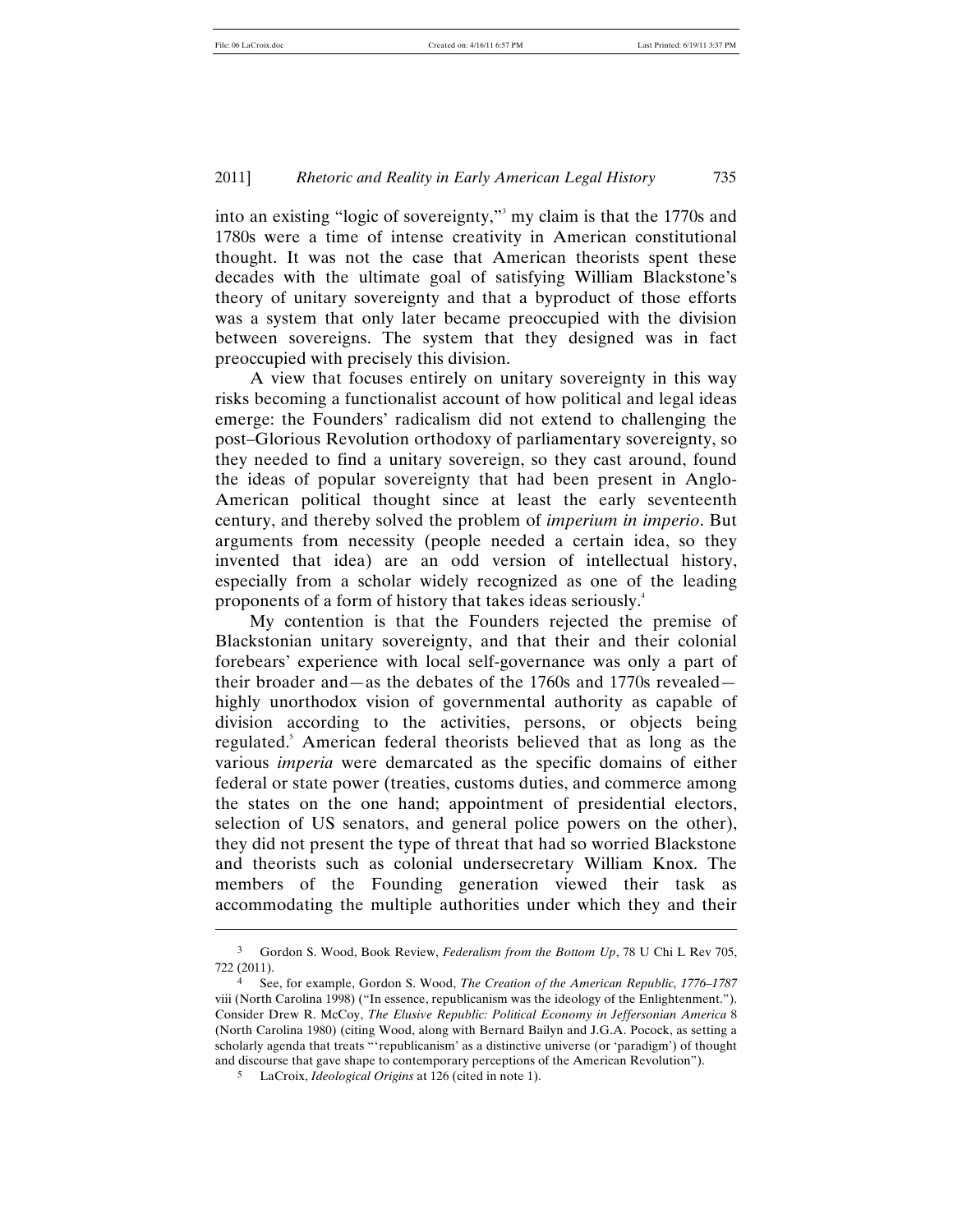predecessors had lived: the town meeting, the county court, the colony and state, and the imperial and general governments. They therefore understood their task not to be coming to terms with Blackstone's unitary sovereignty but creating a new conception of governmental structure that would both make sense of their own experience and rise to the level of the English, Scottish, and Continental political theory that they had long studied.<sup>6</sup>

Wood and I disagree about several important elements of Revolutionary and early republican political and legal theory—in particular, and as I discuss below, the relationships between law and social practice and between ideas and experience. These are scholarly disagreements, and they are important. Yet our accounts are not incompatible, despite the apparent determination to find disagreement that Wood's review displays.

#### I. FACTS

Before addressing the substantive issues on which Wood and I disagree, I must first correct some mistaken assertions in his review. As I will demonstrate, many of the asserted missing pieces are in fact covered in the book. A few other issues are not discussed in the text because they are not, in my view, relevant to the story of federalism's development.

First, Wood states that my book "never acknowledges that the American colonists from the very beginning of their settlements in the seventeenth century were thoroughly familiar with the dividing and apportioning of political power."<sup>7</sup> In fact, Chapter 1 of the book begins by noting that many of the antecedents of eighteenth-century federal thought dated from seventeenth-century Anglo-American constitutional debates. Page 12 contains the following observation: "The lived constitutional experience of many colonists involved multiple lawmaking bodies. For many North Americans, the most significant laws touching everyday activities emanated from their towns or colonial assemblies, not from Parliament or the Privy Council." Wood's assertion is simply incorrect. Indeed, I agreealthough perhaps not violently enough for Wood's taste, as in my

<sup>6</sup> For a persuasive argument that scholars' emphasis on Blackstone's influence on the Founders has obscured other sources of legal theory, and that early eighteenth-century Scottish legal thought had particular importance for the structural provisions of the Constitution, see generally James E. Pfander and Daniel D. Birk, *Article III and the Scottish Judiciary*, 124 Harv L Rev 1613 (2011).

<sup>7</sup> Wood, 78 U Chi L Rev at 710 (cited in note 3).

<sup>8</sup> LaCroix, *Ideological Origins* at 11 (cited in note 1).

Id at 12.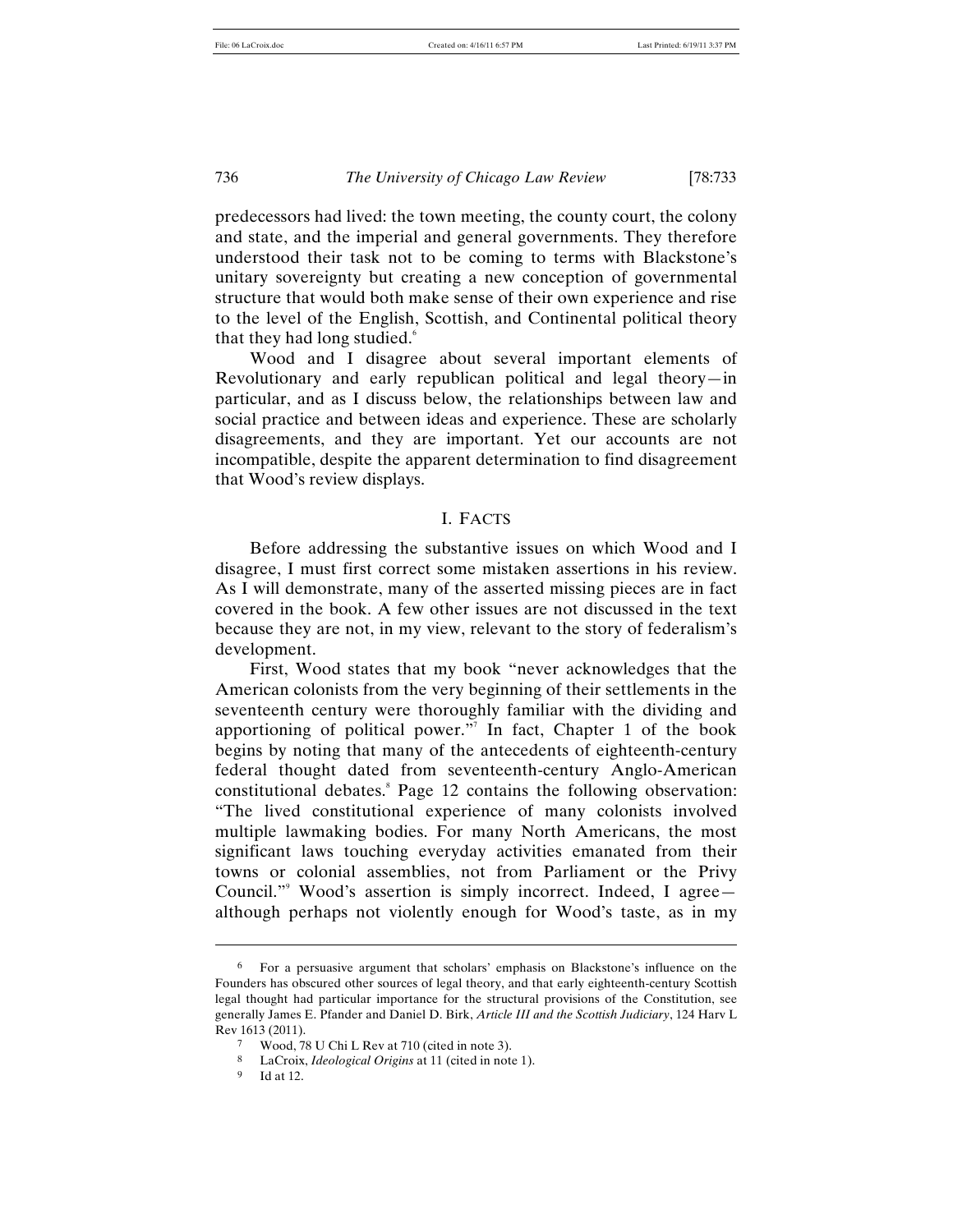discussion of the Iroquois Confederacy—that the colonists' experience of divided authority was essential for the development of federal thought.

Second, in another mischaracterization of my argument, Wood maintains that "[a]lthough LaCroix mentions the New England Confederation, she never explains its background. Indeed, she never acknowledges that the idea of parceling out authority from the bottom up—creating different levels of government—was very much a part of American experience from the beginning."<sup>10</sup> I must confess myself mystified at this dogged misreading of the book. Pages 20–22 of the book discuss the New England Confederation of 1643 in some detail, explaining that the drafters intended the agreement as a "firm and perpetual league of friendship and amity" for the purposes of "preserving and propagating the truth and liberties of the Gospel and for their own safety and welfare."<sup>11</sup> As for the parceling out of authority "from the bottom up," the book clearly emphasizes the point that confederations among colonies were premised on the colonists' belief that they could themselves legitimately constitute governmental authority. $12$ 

Third, in his lengthy section on representation, which Wood includes as part of his longer discussion of popular sovereignty (which I treat at length below<sup>13</sup>), Wood states that I "ignore<sup>[]"</sup> the distinctions between actual and virtual representation.<sup>14</sup> While it is true that the book does not explicitly discuss these theories, it is not the case that they have been ignored. The representation question was certainly important for many of the actors I discuss, but I chose to focus on another limiting argument that the colonists used to cabin Parliament: the distinction between internal, colonial taxes or legislation and external, empire-wide regulation. Both strategies were attempts to redefine the power of Parliament—although, as I discuss below, Wood and I disagree about the range and breadth of possible reforms available to the colonists. Given his emphasis on local legislative autonomy, Wood's focus on representation makes sense, but it is not necessary to my account of structural multiplicity.

Fourth, Wood states that I "scarcely acknowledge[] the existence of William Knox's ministerial pamphlet of 1769 . . . even though it was the most important statement of the official British position in the

<sup>10</sup> Wood, 78 U Chi L Rev at 715 (cited in note 3) (citation omitted).

<sup>11</sup> LaCroix, *Ideological Origins* at 21 (cited in note 1).

<sup>12</sup> Id at 20.

<sup>13</sup> See Part II.A.

<sup>14</sup> Wood, 78 U Chi L Rev at 717 (cited in note 3).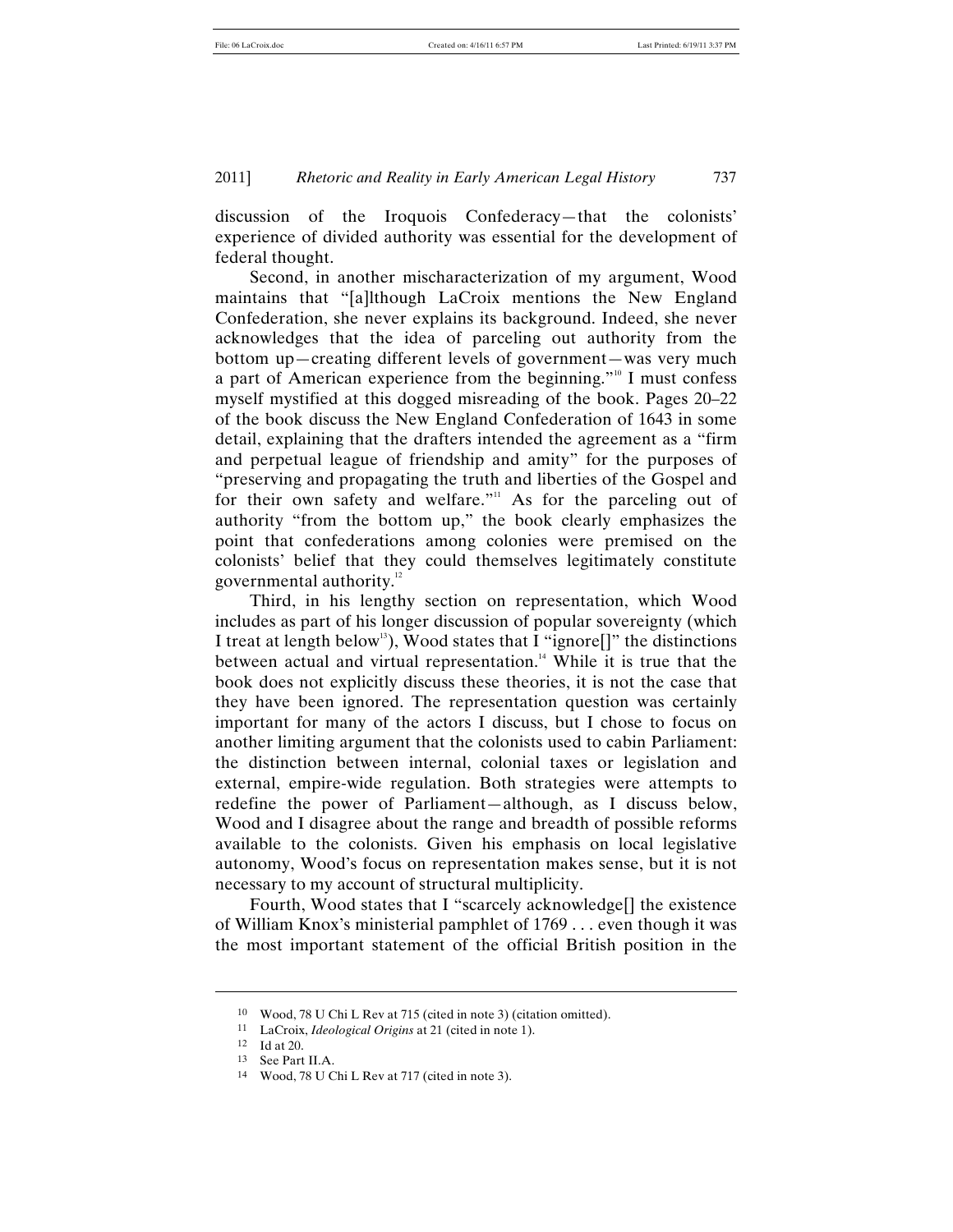entire period."15 This is, like many of Wood's claims, an exaggerated and overly categorical critique. On pages 52, 63, and 122, and in a footnote on page 243, the book provides several extended quotations from Knox's pamphlet and portrays him as one of the major exponents of the metropolitan perspective on the imperial constitution. Wood would presumably prefer more discussion of Knox because he believes that, along with Blackstone's views on sovereignty, Knox's theories amounted to orthodoxy that the colonists had no choice but to adopt. I disagree.

Fifth, although Wood dismisses the Articles of Confederation as simply an application of long-established local autonomy ("forming the Articles of Confederation posed no great theoretical problems"), a few lines later he nevertheless suggests that my account spends too little time on them.<sup>16</sup> In fact, Chapter 4 contains a detailed discussion of the Articles, describing their content and situating them in the broader context of colonial attempts at union dating from the early seventeenth century. Moreover, had Wood attended to footnote 58 on page 261, he might not have been so quick to assert that "[s]he does not seem to realize that the Confederation Congress was merely a replacement for the Crown."<sup>17</sup> That note contains a lengthy discussion of Jerrilyn Green Marston's *King and Congress*, including the following observation: "Marston argues that the text vested the Confederation Congress with many of the most important executive functions for which the Crown had formerly been responsible."<sup>18</sup>

Sixth, in a moment of constitutional formalism, Wood states that "LaCroix never mentions" Article I,  $\S 10$  of the Constitution.<sup>19</sup> This is an important omission, he feels, because the delegates to the Constitutional Convention regarded § 10's list of prohibitions on state power as "the replacement for Madison's veto."20 As the Convention debates demonstrate, however, many delegates viewed the Supreme Court's power of judicial review as the most important substitute for Madison's proposal to give Congress the power to negative state laws. When they discussed Article I, § 10, they regarded it as a legislationfocused complement to the Supremacy Clause's judicial mechanism of keeping the states in check.<sup>21</sup> Wood's insistence that Article I,  $\S 10$ 

<sup>15</sup> Id at 720.

<sup>16</sup> Id at 724–25.

<sup>17</sup> Id at 724.

<sup>18</sup> LaCroix, *Ideological Origins* at 261 n 58 (cited in note 1), discussing Jerrilyn Greene Marston, *King and Congress: The Transfer of Political Legitimacy, 1774–1776* 205 (Princeton 1987).

<sup>19</sup> Wood, 78 U Chi L Rev at 726 (cited in note 3).

<sup>20</sup> Id.

<sup>21</sup> See LaCroix, *Ideological Origins* at 163 (cited in note 1).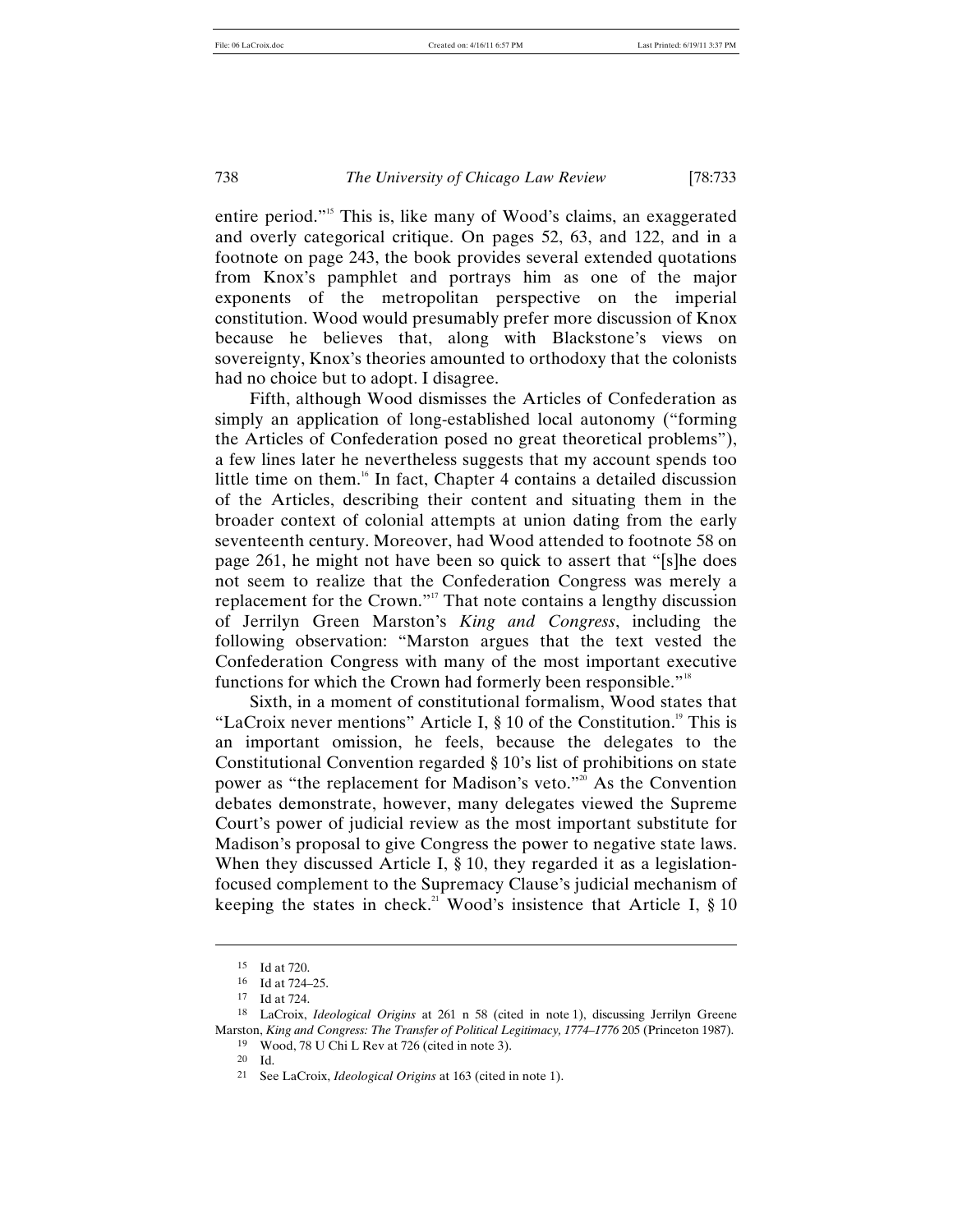replaced Madison's negative suggests that he has conflated the Founders' debate over the rules by which subject matter was to be allocated with their institutional debate over how those rules would be enforced. But it was through their treatment of the institutional question that the Founders translated their commitment to multiplicity into a new legal form.

Finally, in the last paragraph of the review, Wood laments that I did not "dip[] into" any volumes of the ratification debates. $2^2$  He grants that the creation of American federalism "involved a great deal of intellectual debate" but then warns that "that debate did not take place in the Constitutional Convention."23 Few historians of the period would make such a sweeping, and implausible, claim about the Constitutional Convention. Moreover, the book contains several references to the ratification debates in the form of the *Federalist* essays, as well as John Marshall's comments on the floor of the Virginia convention, when the future chief justice urged his colleagues to embrace the possibility of a system of inferior federal courts. Taking up Wood's suggestion that the "real" intellectual debate did not take place in the Constitutional Convention, however, I must disagree. Indeed, given Wood's insistence on the importance of the ratification debates, his outright dismissal of the Constitutional Convention is puzzling. In Part II.B, I discuss the Convention's retooling of received political philosophy into a new vision of political authority and finally into a workable legal system—surely the product of intellectual debate.

Now let us move to more substantive points.

#### II. SUBSTANTIVE CLAIMS

Although Wood raises a number of issues, I address them under two broad themes: (1) localism and popular sovereignty, and (2) judicial review and the Supremacy Clause.

## A. Localism and Popular Sovereignty

The first third of Wood's review could easily have been titled "The Triumph of William Blackstone" based on the almost evangelical zeal with which Wood not only adopts that jurist's views of sovereignty but also marshals them against the American Founders to show that they could not possibly have held any dissenting views of the proper arrangement of governmental authority. Wood's critique

<sup>22</sup> Wood, 78 U Chi L Rev at 732 (cited in note 3).

<sup>23</sup> Id.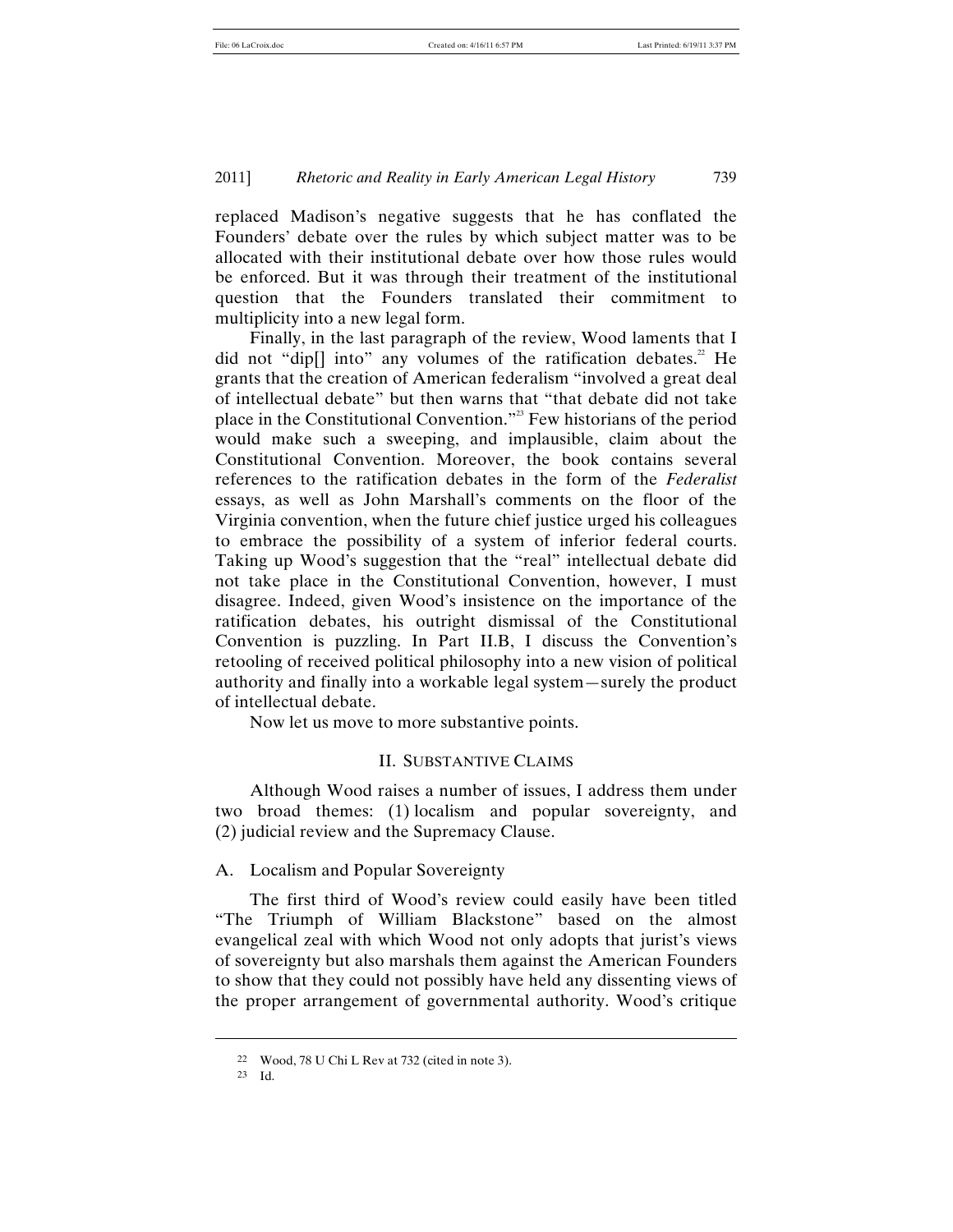contains three claims: first, that the colonists' dominant political experience centered on "bottom up," locally based political autonomy at the level of the town and the county; second, that this localism was distinct from what he might term the "top down" exercise of British imperial authority over the colonies, as well as the "bottom up" resistance from the colonies against metropolitan authority; and third, that only his species of localism is significant for the development of federalism. This localism, he argues, stemmed from centuries of the "long English heritage of local autonomy" and came to fruition in the Founders' embrace of popular sovereignty as the basis of American government.24 For Wood, localism was both sufficient and necessary to bring about federalism. From this view follows the conclusion that the theoretical shift of the 1780s was a mere formalization of localism in the form of a fundamental commitment to popular sovereignty. Federalism, then, was nothing more than the extension of the colonists' experience of localism, a theoretical fillip to the more important reality of rule by the people.

In laying out this view, Wood omits at least half the story of federalism's origins. Of course the colonists' experience with local autonomy profoundly shaped their political and constitutional worldview by giving them a deeply ingrained sense of governmental power as susceptible to the people's control. Nothing in my book disputes this point, and indeed the book takes as given the importance of these antecedent ideas of local control. In my discussion of the early American confederations, I explain that the articles of confederation among the four colonies of the New England Confederation of 1643 "did not refer to the Crown, Parliament, or any other metropolitan authority. The recitation of authority that began the document referred only to the member colonies and spoke in the language of Calvinist voluntarism.<sup> $25$ </sup> Assertions of popular sovereignty dating from the English Civil War clearly undergirded these colonists' powerful sense of themselves as possessing the power to establish a government. $26$ 

As the book makes clear, the earliest efforts at colonial confederation took place within the first three decades of English settlement in mainland North America, and each of these efforts proceeded from the premise that the colonists themselves possessed

<sup>24</sup> Id at 711.

<sup>25</sup> LaCroix, *Ideological Origins* at 20–22 (cited in note 1).

<sup>26</sup> See, for example, William Clarke, *The Putney Debates* (Oct 28, 1647), in C.H. Firth, ed, 1 *The Clarke Papers* 226, 301 (Camden Society 1891) (quoting Thomas Rainborow, a colonel in Oliver Cromwell's New Model Army, as saying "every man that is to live under a Governement ought first by his owne consent to putt himself under that Governement").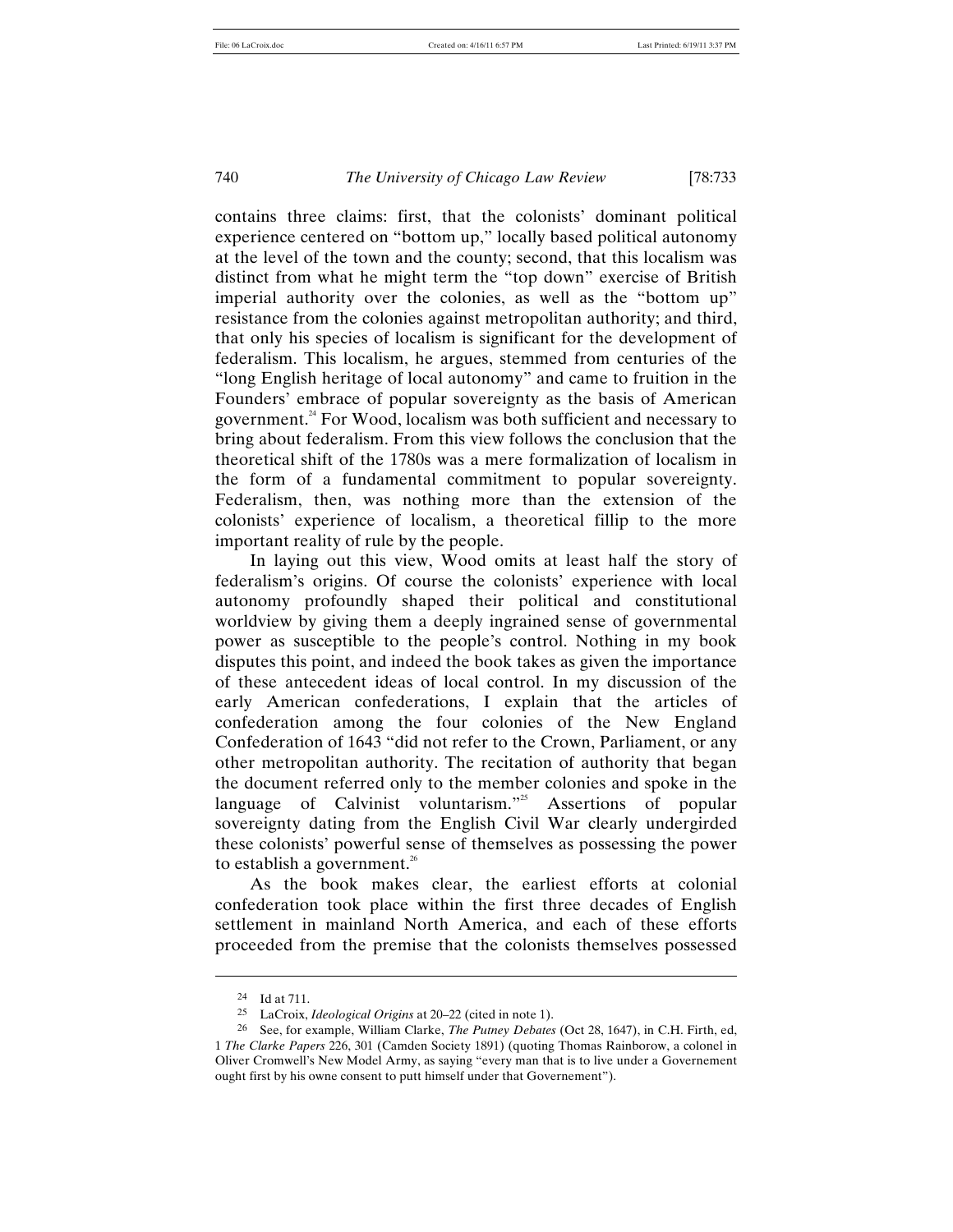the power to enter into leagues with other colonies. My argument, therefore, emphasizes both the colonists' belief in the legitimacy of their own locally based constitutional power (what Wood terms "bottom up" political authority<sup>27</sup>) *and* their intuition that this power could reach outside one's own colony to form supracolonial associations with one's neighbor colonies. This latter point is the logical extension of a theory of "bottom-up" political authority. It is what happens when several politically and legally autonomous units join together to create another level of governmental authority.

But such connections are simply ignored in Wood's account. Wood's strange assertion that the book "never acknowledges that the idea of parceling out authority from the bottom up—creating different levels of government—was very much a part of American experience from the beginning"<sup>28</sup> demonstrates this unwillingness to conceive of local political autonomy as having any outward-looking consequences. Where Wood sees local political autonomy, therefore, I see local political autonomy as well as the desire within those localities to form bonds, treaties, leagues, and confederations with other localities—that is, the desire to experiment with multiple levels of governmental authority. Colonial legal practice and theory were thus much messier than Wood's account suggests, and provincial thinkers engaged for decades in efforts to reconcile competing sources of authority: local law and imperial regulation, ordinary legislation and higher law.<sup>29</sup>

Wood baldly asserts that a distinctly and exclusively local species of authority was the only recognized source of legal and political power in the early colonial period. "During the first generation of settlement in the New World, the Crown, which in England was considered the source of all local authority, for all intents and purposes simply did not exist," he states.<sup>30</sup> Quite the contrary.

<sup>27</sup> Wood, 78 U Chi L Rev at 711 (cited in note 3).

<sup>28</sup> Id at 715.

<sup>29</sup> The argument that British North Americans consciously engaged in a decades-long effort to reconcile competing sources of law, especially positivist versus higher-law-based accounts of ultimate legal authority, received scholarly attention in the middle of the twentieth century and has recently become the subject of renewed examination by legal historians. For two influential accounts, see Joseph Henry Smith, *Appeals to the Privy Council from the American Plantations* 614, 629–35 (Columbia 1950); J.W. Gough, *Fundamental Law in English Constitutional History* 192–96 (Oxford 1961). For more recent investigations, see Philip Hamburger, *Law and Judicial Duty* 31–69, 283–326 (Harvard 2008); Daniel J. Hulsebosch, *Constituting Empire: New York and the Transformation of Constitutionalism in the Atlantic World, 1664–1830* 75–144 (North Carolina 2005); Mary Sarah Bilder, *The Transatlantic Constitution: Colonial Legal Culture and the Empire* 186–96 (Harvard 2004). See also R.H. Helmholz, Bonham's Case*, Judicial Review, and the Law of Nature*, 1 J Legal Analysis 325, 331 (2009).

<sup>30</sup> Wood, 78 U Chi L Rev at 712 (cited in note 3).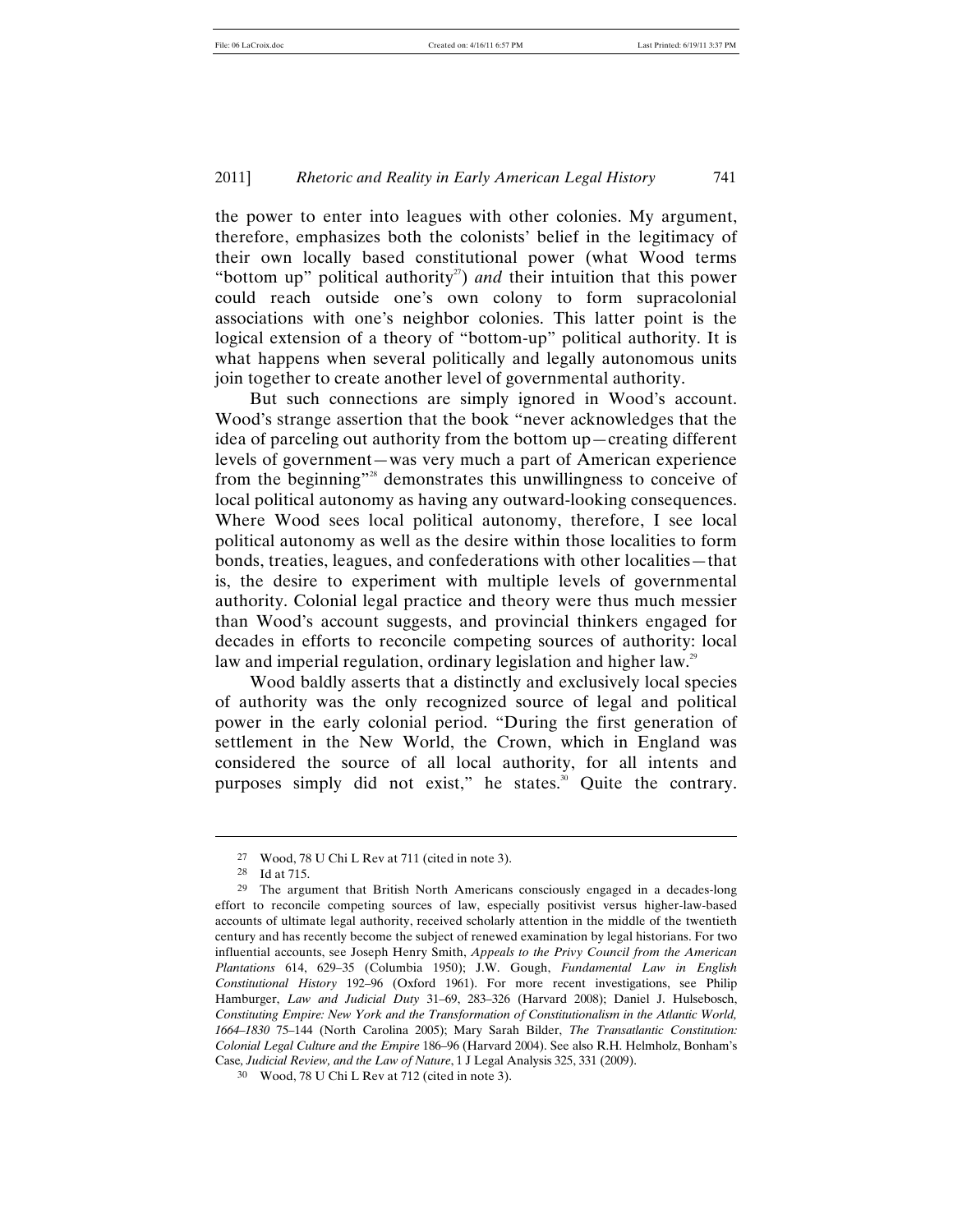$\overline{a}$ 

# 742 *The University of Chicago Law Review* [78:733

Consider the opening lines of the Mayflower Compact, one of the earliest acts of political self-determination by a group of colonists:

In the Name of God, Amen. We, whose Names are underwritten, the Loyal Subjects of our Dread Soveraign Lord King *James...* Having undertaken for the glory of God, and advancement of the Christian Faith, and the Honour of our K[i]ng and Countrey, a Voyage to plant the first Colony in the Northern parts of *Virginia*; Do by these Presents, solemnly and mutually, in the presence of God and one another, Covenant and Combine our selves together into a Civil Body Politick.<sup>31</sup>

The spirit of local authority, of direct communion between the people aboard the Mayflower and their God, suffuses this famous founding document. But that covenant with divine authority (the political equivalent of Luther's call for Protestants to interpret biblical text for themselves) was combined with a direct grant of temporal political authority from James I. Indeed, the Mayflower separatists' references to the Stuart king were more than early modern boilerplate, a throat-clearing exercise at the beginning of an official document. The compact not only described the Mayflower passengers as loyal subjects of the monarch, it also listed "the Honour of our King and Countrey" as one of the motivations for their venture. These English settlers claimed the power to combine themselves in a civil body politic, and they understood that body politic to exist in an ongoing relationship with Crown, country, and deity.

The emphasis on predicate sources of political and legal power that was so important for early settlers came to preoccupy many colonists in the middle of the eighteenth century. At that point, the dual tensions in colonial legal thought between, first, positive legislation and higher law, and second, localism and membership in the empire, became manifest. Perhaps no colonial commentator better illustrates British North Americans' efforts to reconcile these competing commitments than James Otis. In a widely circulated 1764 treatise that laid bare the colonists' struggle to articulate a coherent constitutional vision, Otis offered forceful arguments for the ostensibly incompatible theories of popular sovereignty, parliamentary sovereignty, natural law, colonial rights, and colonial subjection to Parliament. "[S]upreme absolute power is originally and ultimately in the people," Otis stated.<sup>32</sup>

<sup>31</sup> Mayflower Compact (1620), reprinted in Donald S. Lutz, ed, *Colonial Origins of the American Constitution: A Documentary History* 31, 31–32 (Liberty Fund 1998).

<sup>32</sup> James Otis, *The Rights of the British Colonies Asserted and Proved* (1764), reprinted in Bernard Bailyn, ed, 1 *Pamphlets of the American Revolution 1750–1776* 408, 424 (Belknap 1965) (emphasis omitted).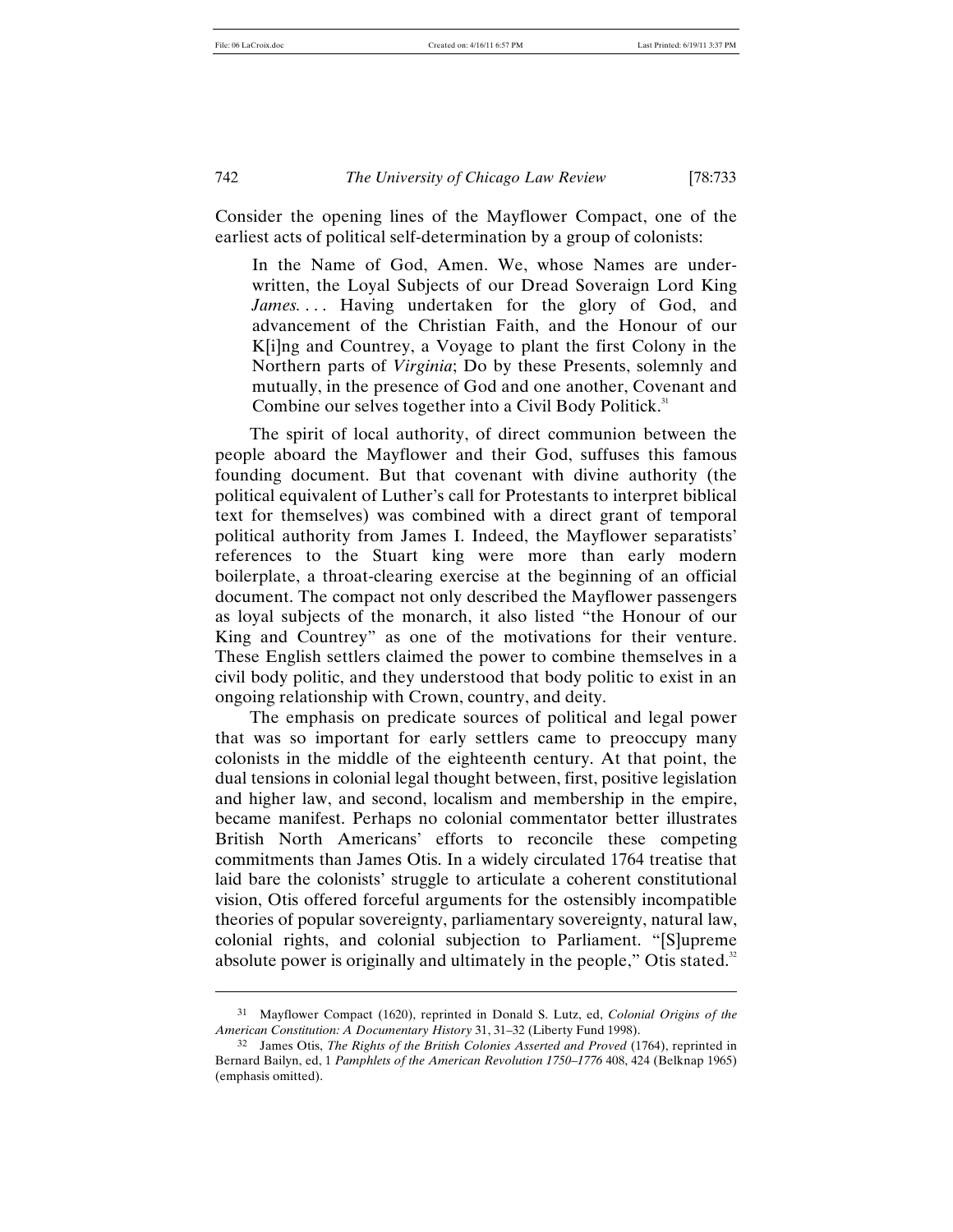This strong endorsement of popular sovereignty was followed by a robust declaration that took a similar line to that of Otis's contemporary, Blackstone: "The power of Parliament is uncontrollable but by themselves, and we must obey. They only can repeal their own acts."33 Yet Otis evidently also believed that there were limits to Parliament's uncontrollable authority: "The Parliament cannot make 2 and 2, 5: omnipotency cannot do it."34 Where did these limits come from? Otis then argued for a higher-law boundary on parliamentary authority. "There must be in every instance, a higher authority, viz., GOD. Should an act of Parliament be against any of his natural laws, which are immutably true, their declaration would be  $\dots$  void."<sup>35</sup> The remedy for any such violations, however, appeared to lie with the legislature: "and so it would be adjudged by the Parliament itself when convinced of their mistake."<sup>36</sup> As for the colonies' relationship to Parliament, Otis stated that "as over subordinate governments the Parliament of Great Britain has an undoubted power and lawful authority to make acts . . . that, by naming them, shall and ought to be equally binding as upon the subjects of Great Britain within the realm."37 Along with these duties to Parliament, however, the colonists could claim "all the natural, essential, inherent, and inseparable rights of our fellow subjects in Great Britain."<sup>38</sup>

What is one to make of this welter of apparently conflicting arguments in Otis's writings? The principal lesson to be drawn is that while the experience of local authority and the theory of popular sovereignty were significant aspects of provincial law and politics, other elements of the colonists' experience and thought were at least as important for the emergence of American federalism. As demonstrated by Otis's anguished attempt to cobble together the disparate elements of post–Glorious Revolution English political theory, higher-law limitations on legislative power, and the colonists' experience of local government, British North Americans clearly felt that their commitment to local political autonomy did not offer complete answers to some of the most pressing issues of colonial law and politics. Many colonial commentators therefore brooded on the preliminary question of establishing the legal legitimacy of the fledgling colonies as well as the later question of placing mature colonies with thriving local political institutions within the framework

<sup>33</sup> Id at 448.

<sup>34</sup> Id at 454.

<sup>35</sup> Id (emphasis omitted).

<sup>36</sup> Otis, *Rights of the British Colonies* at 454 (cited in note 32).

<sup>37</sup> Id at 442.

<sup>38</sup> Id at 444.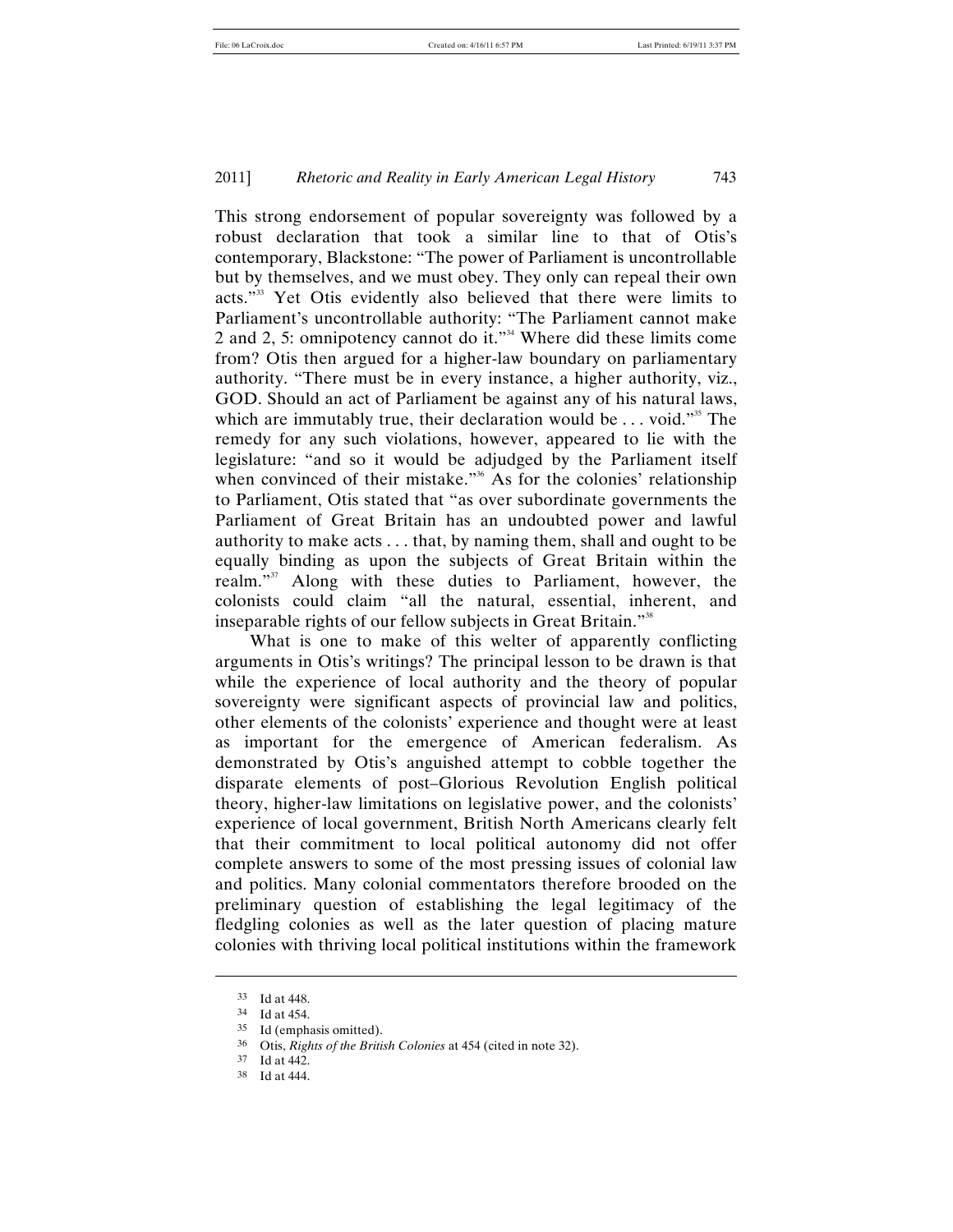of a larger empire that was increasingly committed to parliamentary sovereignty.

Here my disagreement with Wood becomes manifest. Wood argues that the colonies were always federal, and he understands "federal" to mean a foundation of local political authority.<sup>39</sup> The early settlers, he maintains, "were experiencing federalism without any ideological justification whatsoever."40 Because this always-existing federalism was based on "bottom up" political authority from the people in the towns and counties, it never presented a challenge to orthodox British political theory's growing aversion to *imperium in imperio*. Indeed, Wood claims, it was precisely this deep-seated commitment to localism and popular sovereignty that permitted the colonists—and later the Founders—to satisfy the demands of Blackstone, Knox, and others for unitary, undivided sovereignty. Unitary sovereignty was there all along, vested in the people, so at the moment of crisis, "the people" simply took over from Parliament to become the new single sovereign in American theory. The colonists, Wood insists repeatedly, could not "evade the logic of sovereignty" put forth by Blackstone and Knox; that logic was just too powerful.<sup>41</sup> "In the end," Wood states, the Massachusetts House of Representatives "accepted the logic of the Blackstonian idea of sovereignty, which is what all the colonial leaders eventually did."<sup>42</sup> Indeed, we are told, "[o]ne by one, all of the leading Revolutionaries— John Adams, Thomas Jefferson, Benjamin Franklin, and Alexander Hamilton—accepted the logic of sovereignty but relocated it in their separate legislatures."<sup>43</sup>

"Accepted the logic"? This does not read as the detached analytical tone of the historian; this is the language of the advocate. With such locutions as "accepted the logic" and "evade the logic," Wood suggests that Blackstone's and Knox's arguments were the only acceptable logic, and that the colonists' early attempts to resist it were just foolish or misguided. If Wood's narrative is based on an unchanging commitment to local autonomy that, in the form of popular sovereignty, simply took the place of Parliament and left the rest of British political and legal orthodoxy unchanged, one wonders whether he believes that anything new emerged from American thought in the 1770s and 1780s. Was the creation of the American Republic, 1776–1787, really nothing more than the clever recasting of

<sup>39</sup> Wood, 78 U Chi L Rev at 712–13 (cited in note 3).

<sup>40</sup> Id at 713.

<sup>41</sup> Id at 721.

<sup>42</sup> Id at 721–22.

<sup>43</sup> Wood, 78 U Chi L Rev at 723 (cited in note 3).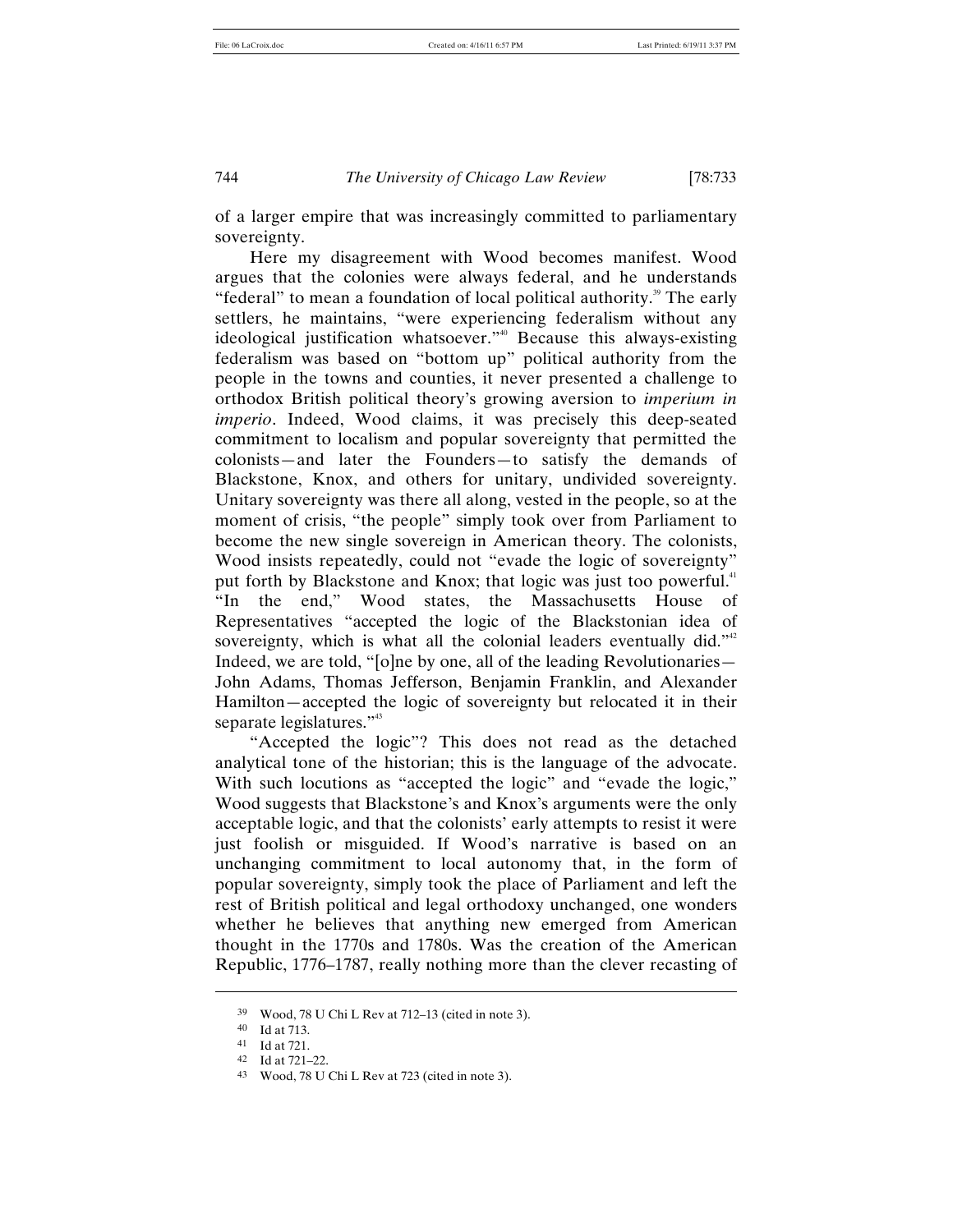a preexisting colonial commitment to local governance in order to satisfy a problem of domestic British political theory? In other words, is Wood taking the position that the unitary view of sovereignty was the correct one, and therefore that the colonists must have accepted it in order to avoid being "wrong on the law"? $44$ 

Strangely enough, Wood's answer to these questions appears to be yes.45 He rejects arguments that the colonists began in the 1770s to move away from a belief in unitary sovereignty and toward a theory of multiple authorities. "They were, of course, doing nothing of the sort," he states.<sup>46</sup> The force of the Blackstonian argument compelled the colonists to relocate sovereignty to the several colonial legislatures. And lest one think this represented a change, Wood offers the following: "This was an intellectual adjustment, not a substantive one, as Americans had usually acted as if their separate colonial legislatures were miniature parliaments." $47$ 

But in fact an intellectual and a substantive adjustment—a moment of creativity—was exactly what the colonists were engaged in during the 1770s and 1780s. (Here one must note how odd such a statement is from a scholar who once criticized "behaviorist historians" for treating ideas as "merely a covering superstructure for the underlying and determinative social reality."48) Wood's claim that the Blackstone–Knox theory of unitary sovereignty was both descriptively accurate and the only acceptable normative view at the time attributes a totalizing, hegemonic power to their ideas that is not borne out in the sources. Indeed, Wood's implication that Blackstone and Knox were correct—so much so that attempts by the colonists to refute them amounted to "evad[ing]" their logic or attempting to "get away with denying Parliament's authority to tax them"<sup>49</sup>-risks running afoul of the fallacy Barbara Black described as "refusing to call a Revolution a revolution."<sup>50</sup>

<sup>44</sup> See Barbara A. Black, *The Constitution of Empire: The Case for the Colonists*, 124 U Pa L Rev 1157, 1157–58 (1976) (critiquing inquiries framed in this way).

<sup>45</sup> The unwavering belief in a single, correct "logic of sovereignty" that Wood displays in his review stands in sharp contrast to his previous critiques of scholars whom he viewed as producing "briefs" for the arguments of actors that they studied. See Gordon S. Wood, *Ideology and the Origins of Liberal America*, 44 Wm & Mary Q 628, 632–33 (1987) ("It may be a necessary fiction for lawyers and jurists to believe in a 'correct' or 'true' interpretation of the Constitution in order to carry on their business, but we historians have different obligations and aims.").

<sup>46</sup> Wood, 78 U Chi L Rev at 722 (cited in note 3).

<sup>47</sup> Id.

<sup>48</sup> Gordon S. Wood, *Rhetoric and Reality in the American Revolution*, 23 Wm & Mary Q 3, 8 (1966).

<sup>49</sup> Wood, 78 U Chi L Rev at 722 (cited in note 3).

<sup>50</sup> See Black, 124 U Pa L Rev at 1157 (cited in note 44).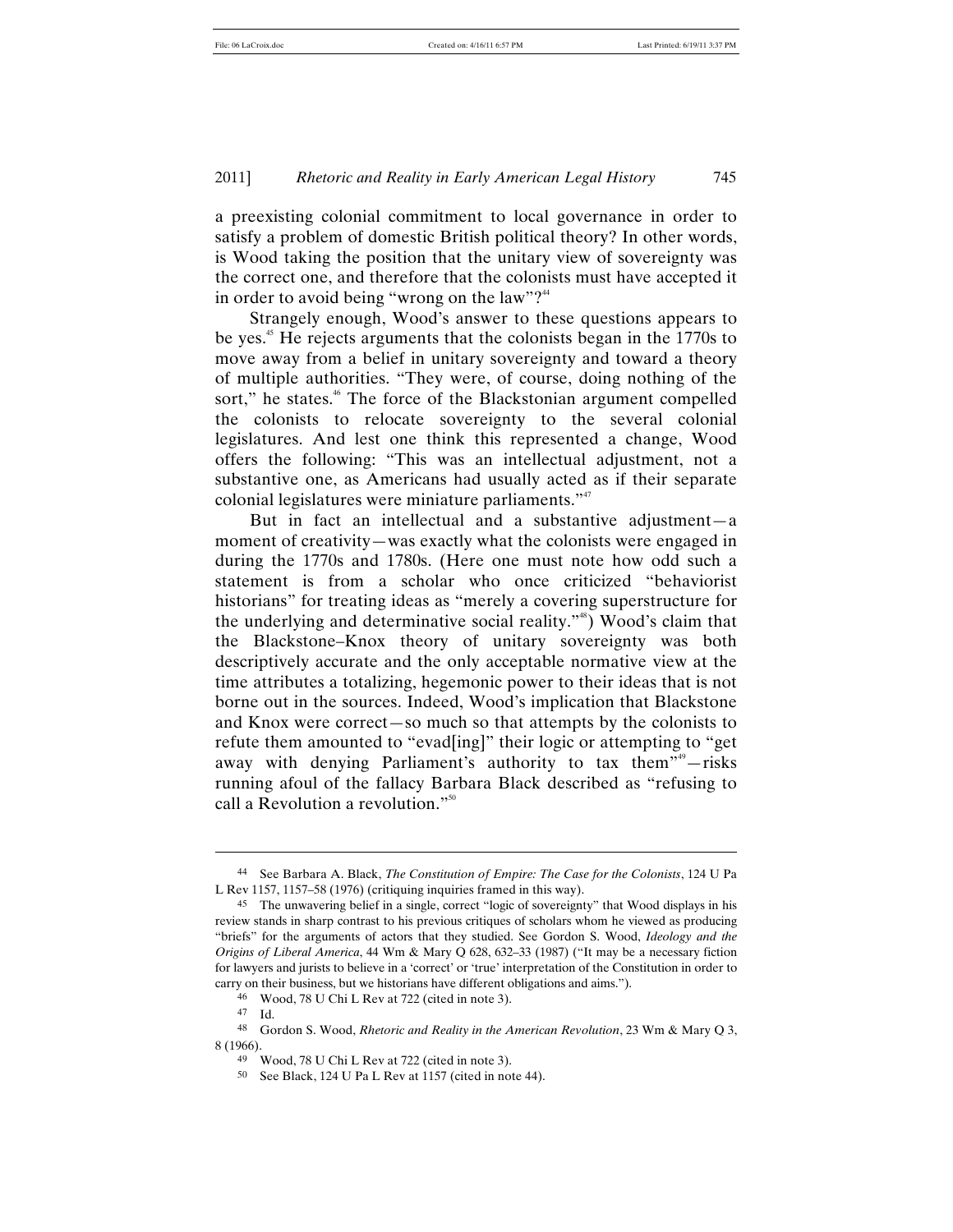The colonists did not argue for divided sovereignty, Wood insists, because they could not. I maintain that the colonists did argue for divided sovereignty, and that understanding how they managed to do so, and how they drew that new idea from familiar ideas and experiences, is what ought to matter to an intellectual historian. Popular sovereignty was certainly part of the creativity of the period, but the equally significant achievement of these thinkers lay in their reconception of the relationships among institutions and governments themselves.

## B. Judicial Review and the Supremacy Clause

In the book, I argue that the debate in the Constitutional Convention—in particular, the rejection of Madison's negative and the adoption of judicial review under the Supremacy Clause and Article III—was a vital moment for the emergence of American federalism.51 In the course of these discussions, including Madison's own research and writing in preparation for the Convention and the ratification debates, federal thought was translated from a diffuse array of theories about, and experiences of, governmental multiplicity to a set of operative legal categories.<sup>52</sup> Two important and related developments during the Convention characterized this translation: first, an effort to formalize the subject-matter, rather than functional, division of authority among levels of government that had first been articulated by the colonists in the 1760s; and second, a shift in emphasis from legislative to judicial remedies for state misbehavior and parochialism, which many delegates believed posed the greatest threat to the confederation.

The subject-matter-based division of governmental authority underpinned many provisions of the Constitution, in particular Article I, § 8 (setting forth Congress's enumerated powers) and Article I,  $\S 10$  (prohibiting the states from regulating certain subjects).<sup>53</sup> For different reasons, Federalists such as Alexander Hamilton, Gouverneur Morris, and John Marshall, and even skeptics such as Thomas Jefferson, shared the sense that an initial allocation of power between the states and the general government was essential to avoiding the old *imperium in imperio* problem.<sup>54</sup> The provisions of Article I, § 10, all of which were addressed to the state legislatures, were a first step in this project. But the ultimate weapon against messy

<sup>51</sup> LaCroix, *Ideological Origins* at 158–66 (cited in note 1).

<sup>52</sup> Id at 160.

<sup>53</sup> See id at 171.

<sup>54</sup> See id at 179–213.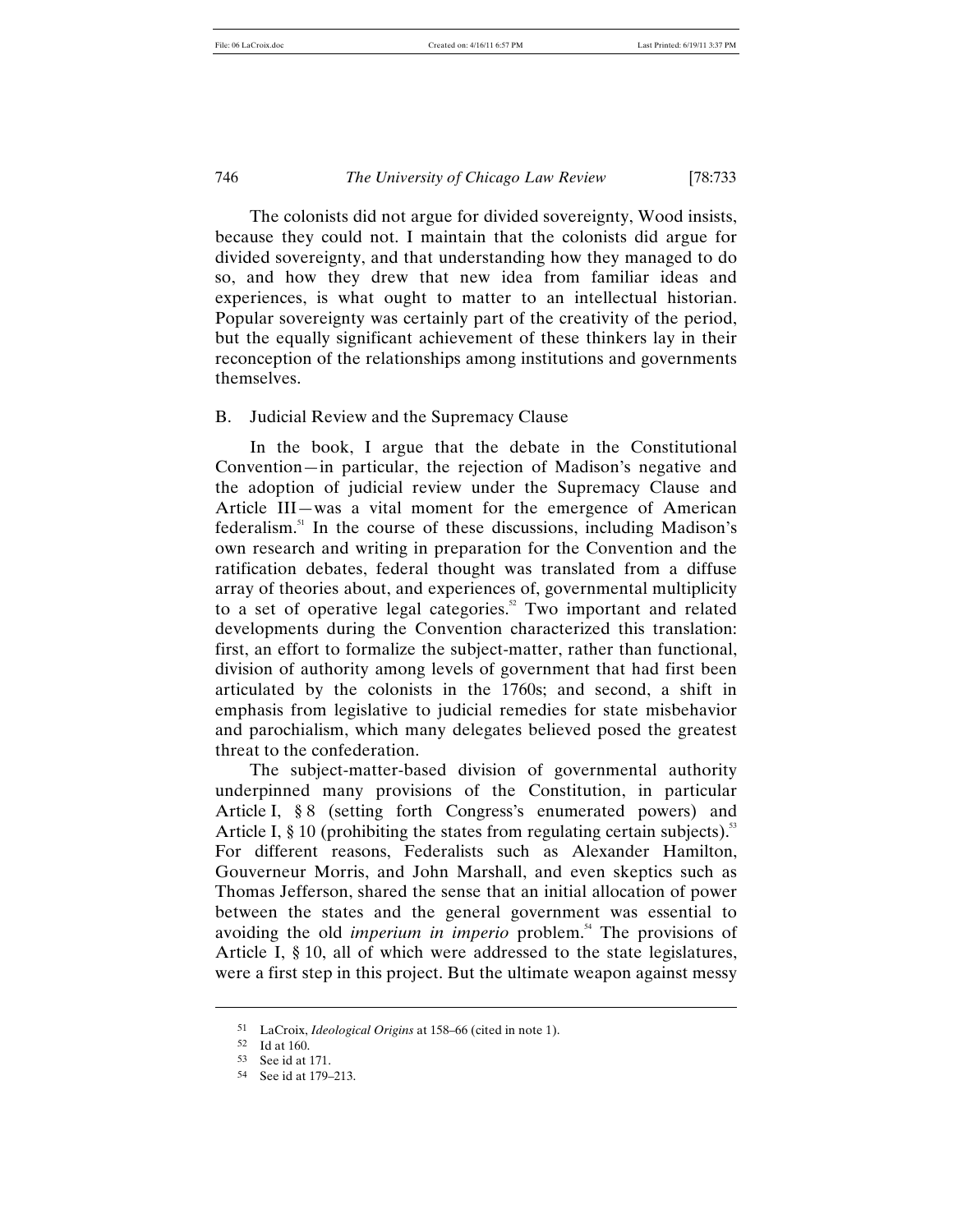overlap between state and federal levels of government was to be the courts.55 In response to Madison's negative, Jefferson argued for "an appeal from the state judicature to a federal court, in all cases where the act of Confederation controled the question." Would not a judicial mechanism such as this, he inquired, "be as effectual a remedy, & exactly commensurate to the defect?"<sup>56</sup>

Just as many critics of imperial regulation had argued in the 1760s, the key theoretical move was not to find a new unitary sovereign but to conceive that it was possible—even desirable—for one polity to contain multiple sovereigns, as long as each was prescribed a specific regulatory domain in which to exercise its power. In the 1760s, the distinction between internal and external regulation was one important mode by which the colonists began to think through subject-matter-based authority. The contribution of the debates in the 1780s was to support this newly legitimized structure of legislative multiplicity with a set of institutions designed to police the boundaries between the power of the states and that of the general government. These institutions were, of course, courts in general (all of which were bound by the Supremacy Clause), and federal courts in particular (as envisioned by the Federalists and enacted by the First Congress in the Judiciary Act of  $1789^{\circ}$ ). The Constitution drew the lines of authority and also established the institutions that would monitor these boundaries in perpetuity.<sup>58</sup>

Wood resists the notion that the defeat of Madison's negative was a turning point in the development of federalism, as well as the related idea that the defeat of the negative had anything to do with the eventual adoption of judicial review of state courts' decisions or state legislatures' acts. Again, Wood insists that the Founders' experience of popular sovereignty was the central—indeed, the only force motivating their decisions during the drafting and ratification of the Constitution. He reads the argument for judicial review offered in Federalist 78 as Hamilton "simply trying to establish and enhance the independence and authority of the judiciary against the mistrusted state legislatures."<sup>59</sup>

This interpretation of Federalist 78 demonstrates the limits of an approach that reads the Founding period entirely, and only, through the lens of popular sovereignty. Hamilton justified judicial review as

<sup>55</sup> See LaCroix, *Ideological Origins* at 163 (cited in note 1).

<sup>56</sup> Letter from Thomas Jefferson to James Madison (June 20, 1787), reprinted in Robert A. Rutland, et al, eds, 10 *The Papers of James Madison* 63, 64 (Chicago 1977).

<sup>57</sup> 1 Stat 73.

<sup>58</sup> See LaCroix, *Ideological Origins* at 165 (cited in note 1).

<sup>59</sup> Wood, 78 U Chi L Rev at 731 (cited in note 3).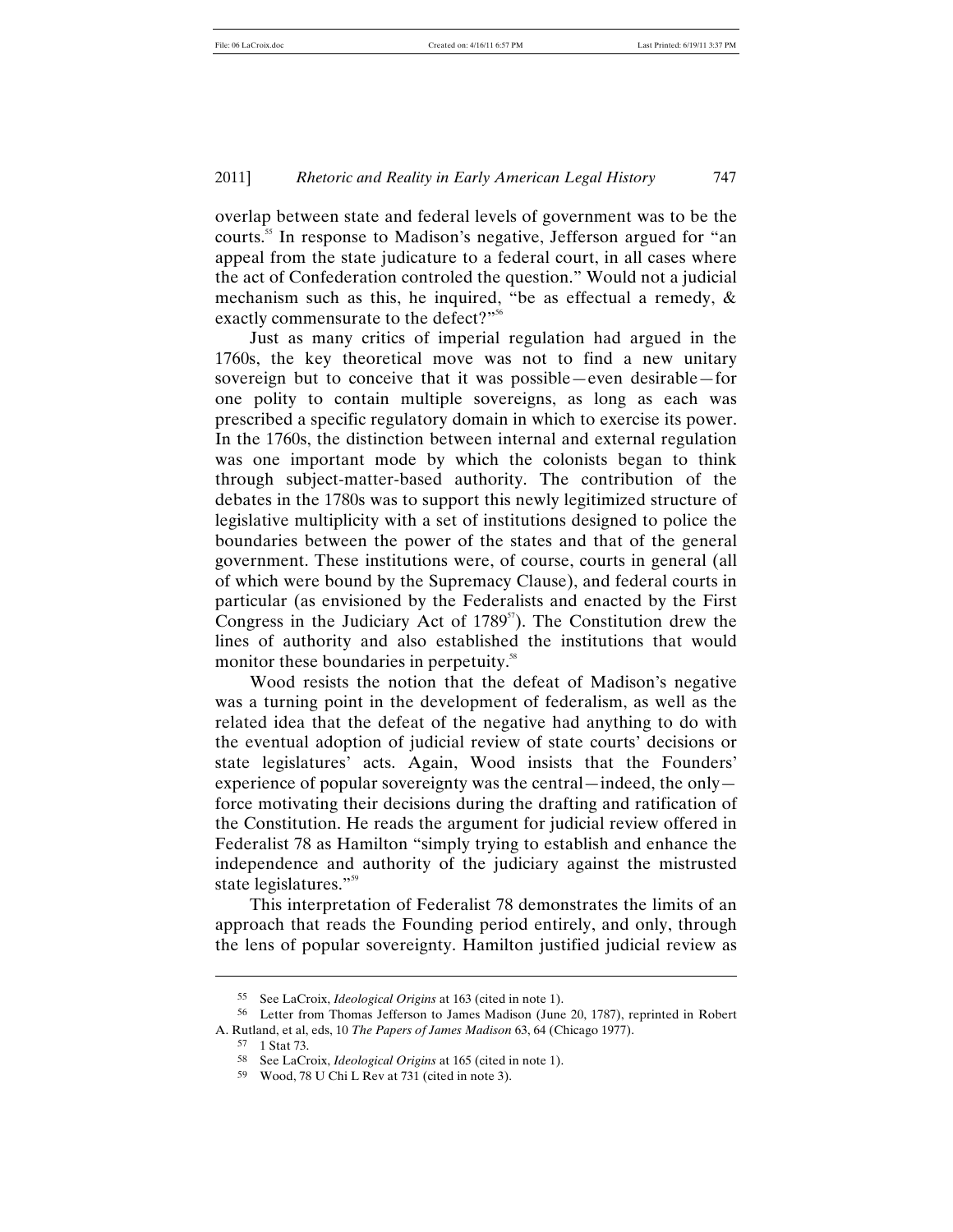the mechanism by which the courts would serve as "an intermediate body between the people and the legislature, in order, among other things, to keep the latter within the limits assigned to their authority."60 Institutions mattered to Hamilton. The point of Federalist 78 was not only to establish the legitimacy of the courts by linking them to the people but also to vest the judiciary with ultimate guardianship of the Constitution.

In making this argument, Hamilton offered a theoretical justification not only for judicial review, but also for a view of judicial supremacy that associated courts—in particular, the Supreme Court with the Constitution itself.<sup>61</sup> Federalist 78 explicitly linked the judiciary with the people, but the larger connection that Hamilton made was the one between the judiciary and the Constitution as the preeminent source of higher law. "No legislative act [ ] contrary to the constitution can be valid," Hamilton wrote. $\mathscr{C}$  Such a principle supposes that

where the will of the legislature declared in its statutes, stands in opposition to that of the people declared in the constitution, the judges ought to be governed by the latter, rather than the former. They ought to regulate their decisions by the fundamental laws, rather than by those which are not fundamental. $63$ 

To be sure, he went on to say that to argue otherwise would be "to affirm . . . that the representatives of the people are superior to the people themselves."64 The people and the Constitution were deeply intertwined. But the invocation of the Constitution as both a source of governmental power and as the government itself was new in the 1780s and was therefore not part of the seventeenth- and early eighteenth-century colonial experience that Wood argues was the fount of American federalism.

Hamilton's vision of judicial review thus aimed to solve the puzzle that had tormented James Otis: Were there any limits to the power of an omnipotent legislature? If so, those limits must come from a higher source of law. Otis had worked through the arguments and come to the ambiguous conclusion that although Parliament's

63 Id at 525.

<sup>60</sup> Federalist 78 (Hamilton), in *The Federalist* 521, 525 (Wesleyan 1961) (Jacob E. Cooke, ed).

<sup>61</sup> Contemporary observers as well as modern scholars have read Federalist 78 as making the case for judicial supremacy. See, for example, Jack N. Rakove, *Original Meanings: Politics and Ideas in the Making of the Constitution* 186 (Vintage 1996) (noting Anti-Federalists' critique of Federalist 78 as giving the federal judiciary "a final power of interpreting the meaning of the Constitution and the laws").

<sup>62</sup> Federalist 78 (Hamilton) at 524 (cited in note 60).

<sup>64</sup> Id at 524.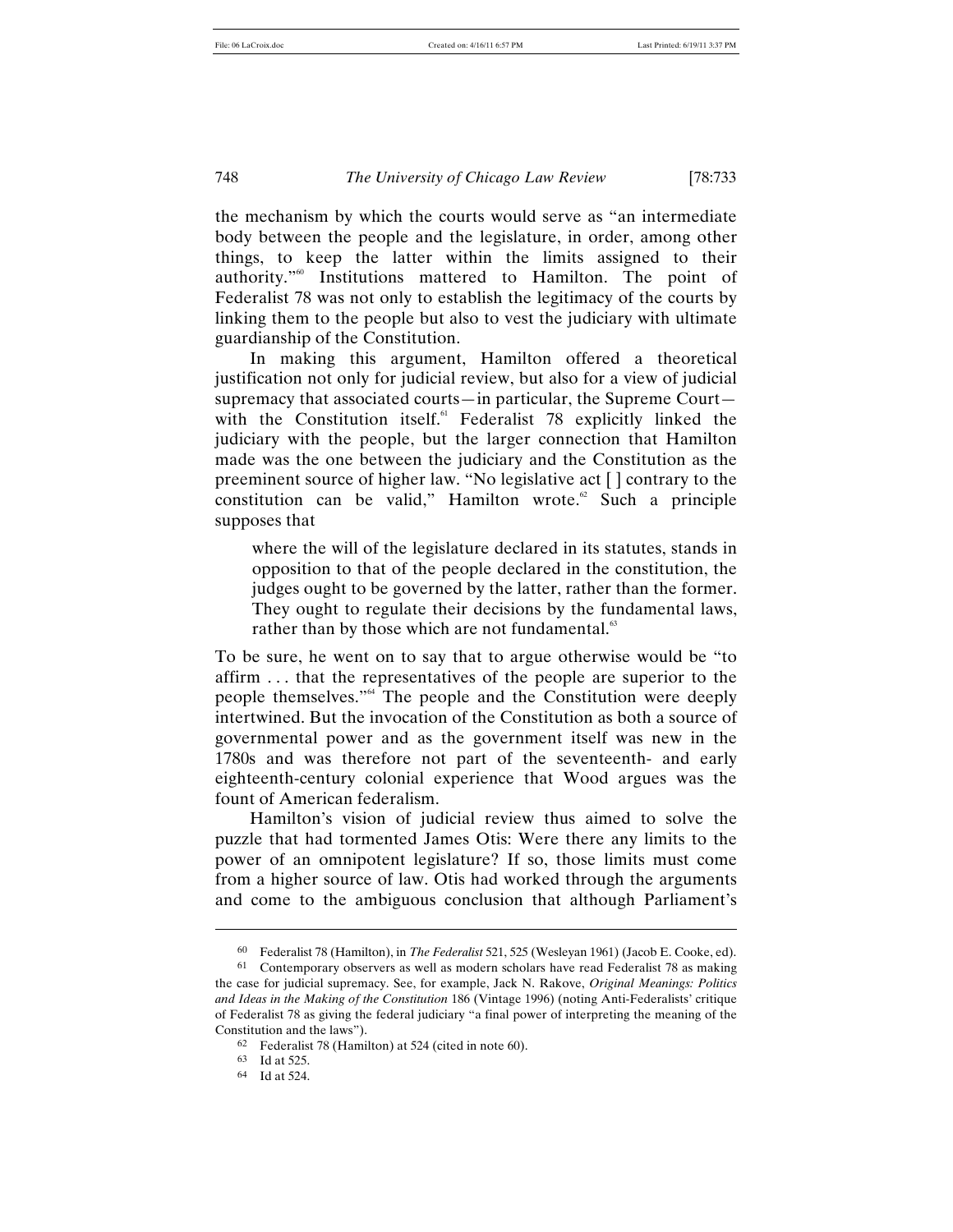authority must be limited by natural law (it could not make 2 plus 2 equal 5), it was not clear what, if any, institution could enforce these limits against the legislature. Hamilton provided a theoretical and practical solution to this problem: the legislature was not sovereign; the people were sovereign. And the institution that would enact this amorphous popular sovereignty was the judiciary. Popular sovereignty was certainly important to Hamilton, but the idea of the Constitution as higher law in and of itself was beginning to take on normative power.65 While Otis had struggled to articulate the means by which "God and nature" could provide real limits on Parliament, rather than simply leaving its subjects waiting in the hope that Parliament would suddenly be "convinced of [its] mistake,"<sup>66</sup> Hamilton gave the ethereal Constitution concrete force by vesting the courts with the institutional responsibility for guarding and carrying out the Constitution in the here and now. Courts, therefore, would police the actions of the legislatures to ensure that fleeting majorities could not damage the perpetual Constitution. By standing in for the Constitution, courts would also provide a way out of the head-to-head conflict between legislatures that had for decades elicited charges of *imperium in imperio*. The Constitution was understood to embody the people, but for Hamilton and his fellow Federalists, it was also a source of law and a roadmap for dividing governmental authority.

I therefore agree with what many scholars have long taken to be one of the central arguments in Wood's *Creation of the American Republic*: that the shift from legislative to popular sovereignty around 1787–1789, as described in Federalist 78, helped Americans finally to break free of their long-established fears of *imperium in imperio*. <sup>67</sup> But I do not agree with the Wood of this review, insofar as he insists that Federalist 78 was nothing more than a restatement of a decades-old commitment to "bottom up" political authority. British North Americans certainly had experimented with local autonomy for decades, but they had also conducted a long struggle to reconcile their commitment to localism with their mutually incompatible beliefs in legislative sovereignty and higher-law limits on legislatures. With the negative, Madison attempted to graft a key element of imperial practice—hierarchical legislative review—onto the two-tiered structure of the Confederation. Madison's proposal thus echoed the

<sup>65</sup> Consider Morton J. Horwitz, *A Historiography of the People Themselves and Popular Constitutionalism*, 81 Chi Kent L Rev 813, 817 (2006) (noting that for both Wood and Bernard Bailyn, "the emergence of the idea of a Constitution as embodying fundamental law is one of the paramount achievements of the American Revolution").

<sup>66</sup> Otis, *Rights of the British Colonies* at 446 (cited in note 32).

<sup>67</sup> Wood, *Creation of the American Republic* at 372–89 (cited in note 4).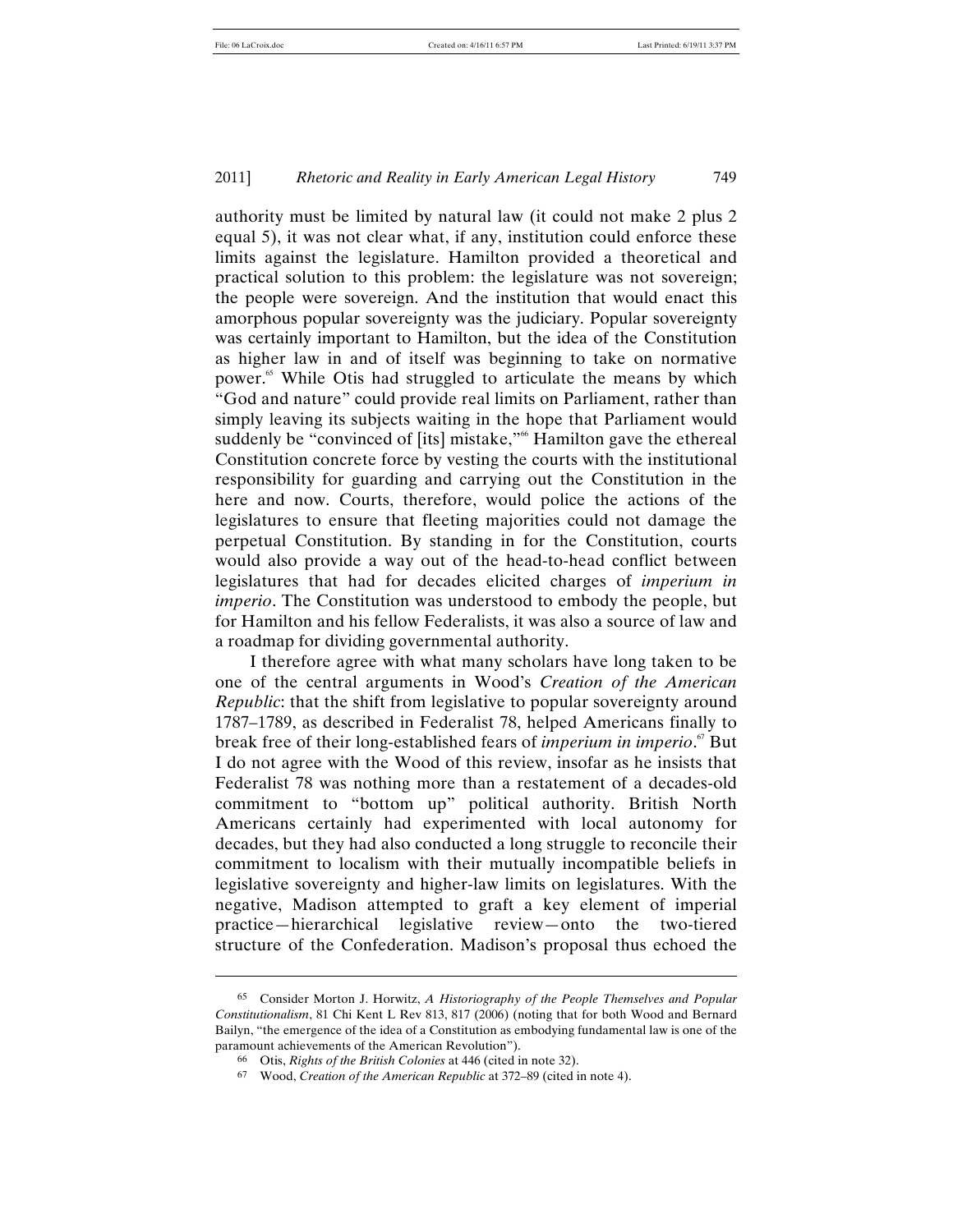debates of the 1760s and 1770s, which focused exclusively on the relationship between legislatures (there, the colonial assemblies and Parliament; in the 1780s, the state legislatures and Congress). The delegates' rejection of the negative, followed immediately by their taking up a draft provision directing that "the Judiciaries of the several States" would be "bound" by "the supreme law" of the United States, signaled that the institutional focus of federal thought was shifting from legislatures to courts.<sup>68</sup>

This is not to say, however, that judicial review was entirely novel in the 1780s. On the contrary: a large body of scholarship dating from the early twentieth century, and recently updated with nuanced additions to the historiography, makes clear that judicial review meaning the ability of courts to pass on the validity of statutes—was a long-established practice in English and Anglo-American law.<sup>69</sup> Wood's claim that judicial review did not emerge until decades after the Founding echoes an old strain of *Marbury*-worship in constitutional law scholarship, but it is simply not supported by the evidence, and modern historiography has decidedly rejected this view.<sup>70</sup> Many decades before *Marbury v Madison*<sup>11</sup> and *Fletcher v*  $Peck<sup>2</sup>$  established the Supreme Court's power to invalidate acts of Congress and state laws, Anglo-American lawyers and statesmen believed that courts had the power to strike down—or, in more

<sup>68</sup> Wood notes that this draft version of what became the Supremacy Clause was introduced by Luther Martin, who opposed the creation of inferior federal courts. Wood seems to intend this observation as evidence that Martin's proposal could not possibly have been made with judicial review in mind. As I demonstrate in Chapter 6 and in a forthcoming article, however, opponents of federal courts frequently embraced the requirement that state court judges be "bound" by federal law because the ambiguity of the phrase arguably left some authority in the hands of state judges. See LaCroix, *Ideological Origins* at 196 (cited in note 1). See also Alison L. LaCroix, *Federalists, Federalism, and Federal Jurisdiction*, 30 L & Hist Rev \*5–6 (forthcoming 2012), online at http://ssrn.com/abstract=1558612 (visited Apr 16, 2011).

<sup>69</sup> See Smith, *Appeals to the Privy Council* at 523–52 (cited in note 29); Julius Goebel Jr, 1 *History of the Supreme Court of the United States: Antecedents and Beginnings to 1801* 50 (Macmillan 2d ed 1971); William E. Nelson, *Changing Conceptions of Judicial Review: The Evolution of Constitutional Theory in the States, 1790–1860*, 120 U Pa L Rev 1166, 1166–68 (1972); Hulsebosch, *Constituting Empire* at 28–31 (cited in note 29); Bilder, *The Transatlantic Constitution* at 186–87 (cited in note 29); Hamburger, *Law and Judicial Duty* at 179 (cited in note 29). See generally Jack N. Rakove, *The Origins of Judicial Review: A Plea for New Contexts*, 49 Stan L Rev 1031 (1997).

<sup>70</sup> Compare Alexander M. Bickel, *The Least Dangerous Branch* 1 (Yale 2d ed 1986) (asserting that the Constitution solidified the duties of Congress and the President but that Chief Justice John Marshall's opinion in *Marbury v Madison* "summoned [the judiciary] up out of the constitutional vapors"), with Rakove, 49 Stan L Rev at 1036 (cited in note 69) (criticizing Bickel's "dramatic theory of the Pallas-Athena birth of judicial review" by rooting judicial review in Article VI and citing its long historical record).

<sup>71</sup> 5 US (1 Cranch) 137 (1803).

<sup>72</sup> 10 US (6 Cranch) 87 (1810).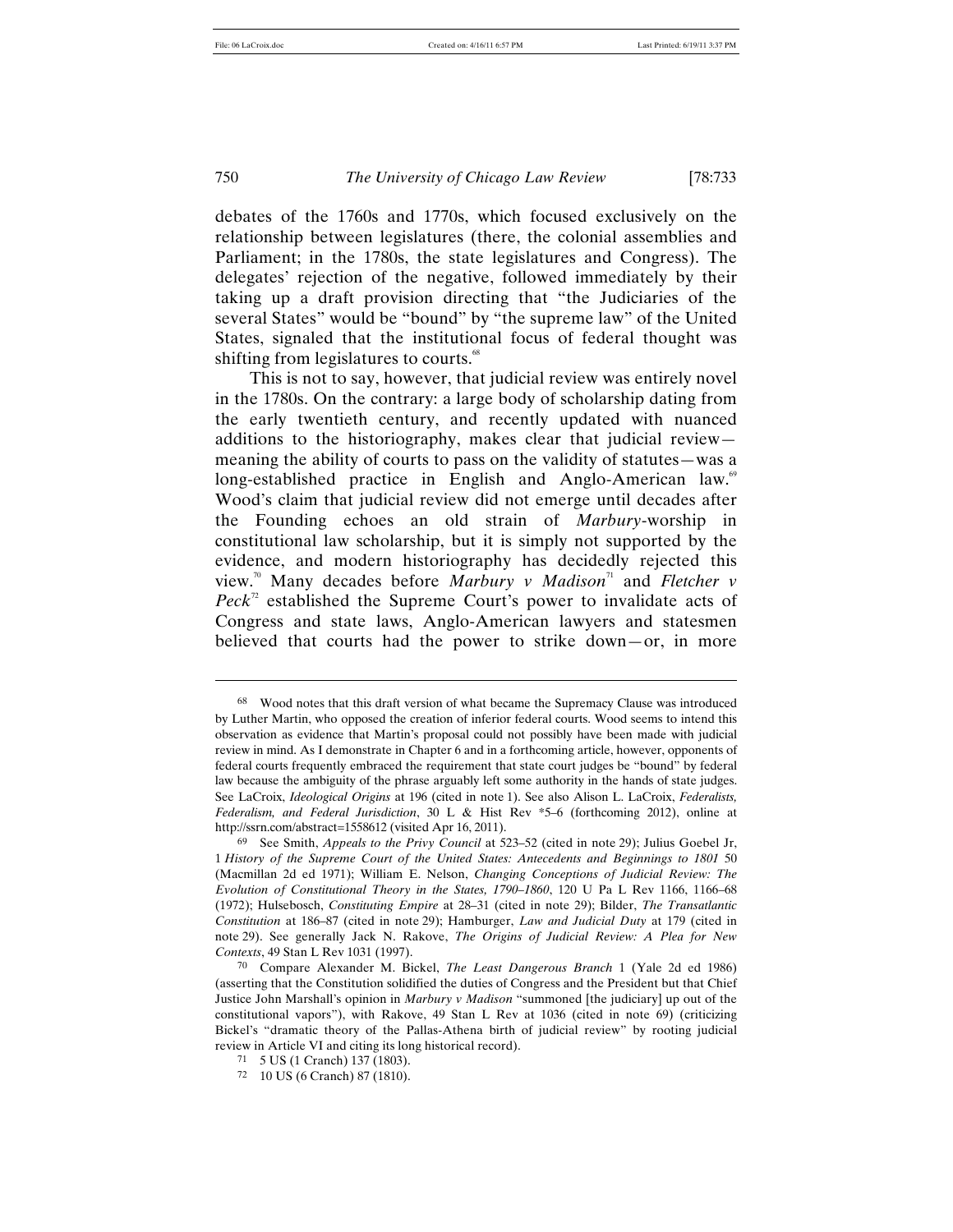$\overline{a}$ 

#### 2011] *Rhetoric and Reality in Early American Legal History* 751

modest terms, to recognize the voidness of—laws that did not conform to the fundamental law of the land. As Philip Hamburger observes, "Long before Americans declared their independence, many English lawyers understood that the law made by the people, their 'constitution,' was of higher authority and obligation than other human law in their jurisdiction."<sup>3</sup> Although the idea remained vague, it was certainly familiar to many educated British North Americans, especially those present at the Constitutional Convention.<sup>74</sup>

As the debate over Madison's negative demonstrates, the primary focus of the discussion about judicial review in the 1780s was the Supreme Court's review of state legislative acts and state court decisions, not review of acts of Congress. The delegates' rejection of the negative, followed later that day by their adoption of the draft Supremacy Clause, marked a decisive shift from decades-long debates about which legislature was supreme to a reliance on courts as referees charged with ensuring that each legislature stayed within its proper subject-matter domain. "From this point on," Larry D. Kramer observes, "the delegates assumed the existence of judicial review over state laws in their deliberations."<sup>5</sup> It is therefore difficult to exaggerate the importance of the judiciary for the creation of American federalism. Indeed, in the early nineteenth century, the jurisdiction of the federal courts, and the review of state court decisions by the Supreme Court, became a major battleground for competing views of federalism.<sup>76</sup> Wood's insistence on popular sovereignty as the single causal mechanism for the development of federalism is misguided. As Federalist 78 demonstrates, popular sovereignty was a necessary, but not a sufficient, condition for judicial review. $\pi$  The move to judicial review, and the adoption of the

<sup>73</sup> Hamburger, *Law and Judicial Duty* at 17 (cited in note 29). Hamburger continues: "Not merely the arrangement of government, this sort of constitution was the most fundamental part of the law of the land, and although many men questioned its application to Parliament, many others understood it to limit Parliament and thus to render any unconstitutional government act unlawful and void." Id.

<sup>74</sup> The assumption that courts could invalidate legislation was evident in Gouverneur Morris's statement at the Convention that "[a] law that ought to be negatived will be set aside in the Judiciary departmt. and if that security should fail; may be repealed by a Nationl. law." Max Farrand, ed, 2 *The Records of the Federal Convention of 1787* 28 (Yale rev ed 1934).

<sup>75</sup> Larry D. Kramer, *The People Themselves: Popular Constitutionalism and Judicial Review* 75 (Oxford 2004) (positing that Luther Martin introduced the Supremacy Clause following defeat of Madison's negative because, as a proponent of states' rights, he wanted to gain support for defeating the negative by offering a palatable alternative).

<sup>76</sup> See generally LaCroix, *Federalists, Federalism, and Federal Jurisdiction* (cited in note 68).

<sup>77</sup> In a system of parliamentary sovereignty, such as Britain's after the Glorious Revolution, judicial review of legislative acts was by definition impossible. See Hamburger, *Law*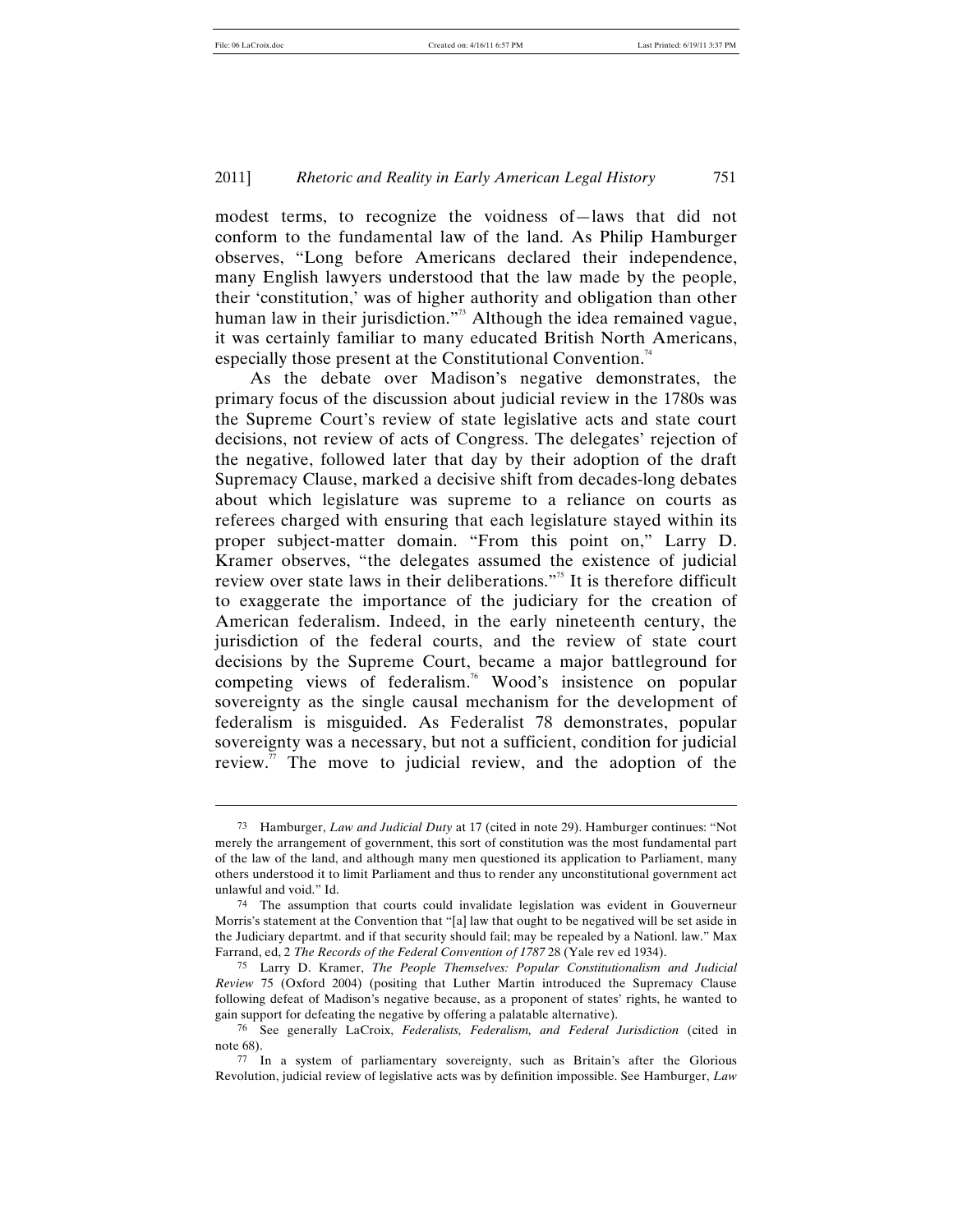Supremacy Clause, Article III, and § 8 and § 10 of Article I, was the key moment in which Americans translated multiplicity into operative legal categories.

# III. THEORY

Perhaps even more troubling than the tone and the substantive arguments in Wood's review is his view of the role of ideas in history and historiography. Wood creates a stark dichotomy between ideas and experience. In stating that "these early settlers were experiencing federalism without any ideological justification whatsoever," and in relentlessly creating an opposition between the colonists' "experience with governmental multiplicity" on the one hand and the English "idea of sovereignty" on the other, Wood in essence challenges all historians to choose either ideas or experience as causal forces.<sup>78</sup>

Wood charges that I "never make[] clear why ideas were more important than institutions and the day-to-day political experience of the colonists."<sup>39</sup> My response is that Wood never explains why we must choose between the two. In a book titled *The Ideological Origins of American Federalism*, one cannot be surprised that the argument does not contain extensive discussion of economic, cultural, or social explanations for the emergence of federalism. My book discuses the ideological origins of American federalism, not the experiential or social origins of American federalism. Wood, however, seems to believe not only that ideology and social practices are mutually exclusive categories, but that social practices are the dominant causal force for historical actors and therefore should be the dominant explanatory factor for historians.

Let us take the first of Wood's statements quoted above as an example. After discussing the Fundamental Orders of Connecticut<sup>80</sup> as an instance of local self-determination in the early colonial years, he concludes, "All of this reinforced the view that authority was created by the pooling together of local power from below. In other words, these early settlers were *experiencing federalism without any ideological justification whatsoever.*"<sup>81</sup> Can Gordon Wood, the chief exponent of the concept of republicanism that so influenced much of

*and Judicial Duty* at 238–39 (cited in note 29) (explaining that judges could not hold acts of Parliament unlawful because Parliament was, in theory, the highest common law court).

<sup>78</sup> Wood, 78 U Chi L Rev at 708, 713 (cited in note 3).

<sup>79</sup> Id at 708.

<sup>80</sup> *Fundamental Orders of Connecticut, 1639*, reprinted in Jon L. Wakelyn, ed, 1 *America's Founding Charters: Primary Documents of Colonial and Revolutionary Era Governance* 125, 125 (Greenwood 2006).

<sup>81</sup> Wood, 78 U Chi L Rev at 713 (cited in note 3) (emphasis added).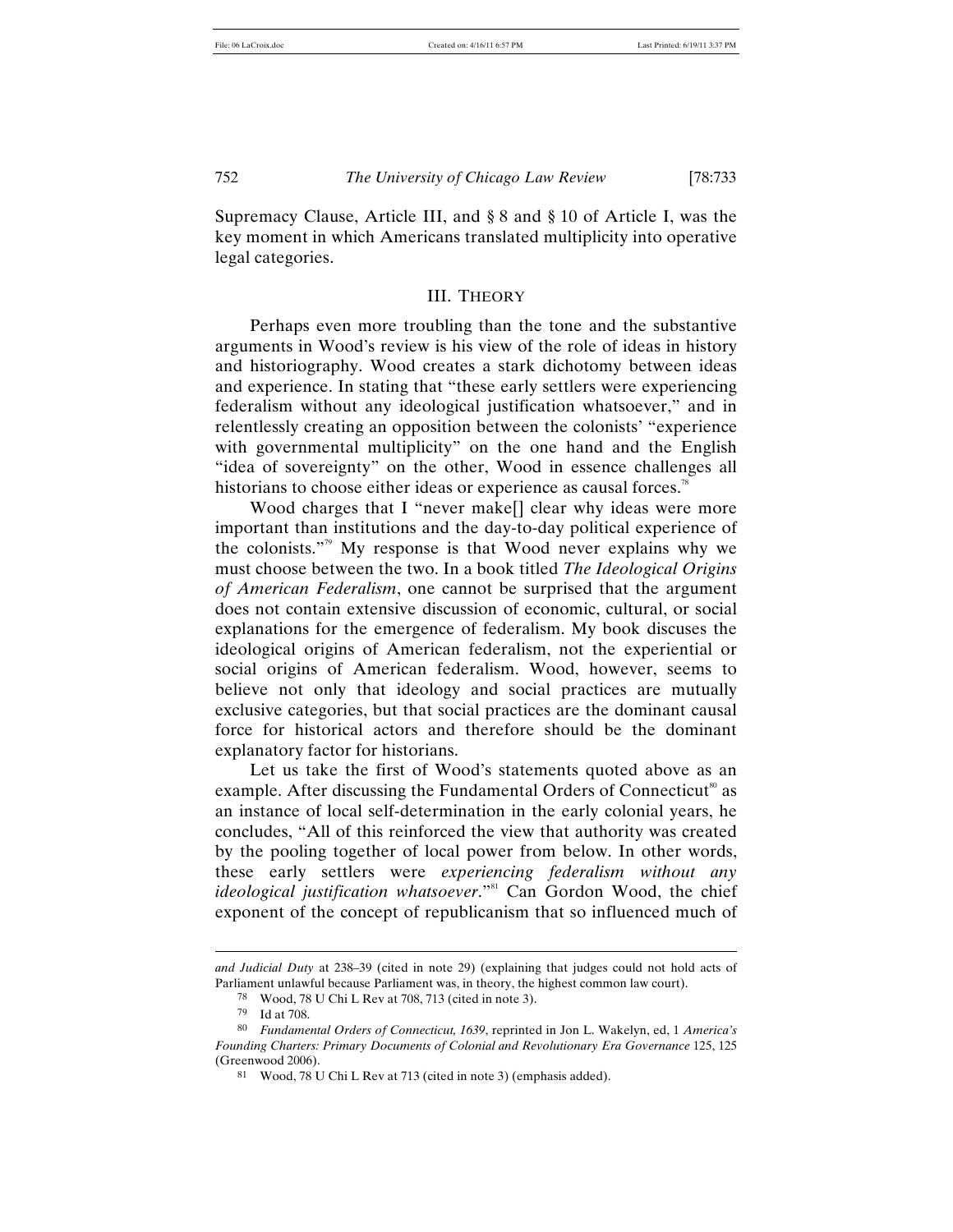$\overline{a}$ 

## 2011] *Rhetoric and Reality in Early American Legal History* 753

American political and legal historiography in the late twentieth century, really be saying that "experience" exists as an entirely distinct and neutral category of analysis, separate from any suspicious "ideological justification," and that the presence of any discernible set of social practices means that ideology was irrelevant? Surely by now political, intellectual, and legal historians are sophisticated enough to understand that both social practices and ideology are important indeed, that they are related and mutually constitutive categories, not that social practices are the important base and ideology merely superstructure. Yet reading Wood's review, one wonders whether he has turned out to be a Beardian after all.<sup>82</sup>

The specifics of his claim seem to be as follows: The early colonists' belief in their own political and constitutional capacity meant that upon arrival in the New World, they were able immediately to set about organizing their own towns and counties, and then colonies and confederations of colonies. From the early decades of the seventeenth century, local political authority was part of everyday life for North American settlers from the British Isles; we know this because they did in fact leave behind documents in which they created towns, counties, colonies, and confederations. Historians do not need to look much further than these documents. In fact, they should not look any further; they should simply take the documents as they are and draw from them the only conclusions that contemporary actors could have drawn: English settlers are compulsive drafters of fundamental political and legal writings; some towns to the north of Long Island Sound have joined themselves into the colony of Connecticut; local units of government are powerful.

With this rich experience of local self-determination—which, again, my book does not dispute but takes as a given—to draw from, the colonists never needed any sort of fancy ideology to justify what they were up to. They simply acted, and their actions were all the evidence we need of what their motivating ideas were. Accounts that emphasize ideas, and that term some ideas "ideologies" when they take on wider political and legal force, and when they both grow out of a particular set of political and legal conditions and feed back into

<sup>82</sup> See generally Charles A. Beard, *An Economic Interpretation of the Constitution of the United States* (Transaction 1988) (originally published 1913) (arguing that economic rather than ideological factors provided the motivating force behind the drafting and ratification of the Constitution). See also Forrest McDonald, Book Review, *Colliding with the Past*, 25 Rev Am Hist 13, 13–14 (1997) ("To Beard, the establishment of the Constitution was something of a counter-revolution, engineered by affluent but suffering holders of personal as opposed to real property. . . . Its design was to reverse the radical democratic tendencies the Revolution had unleashed.").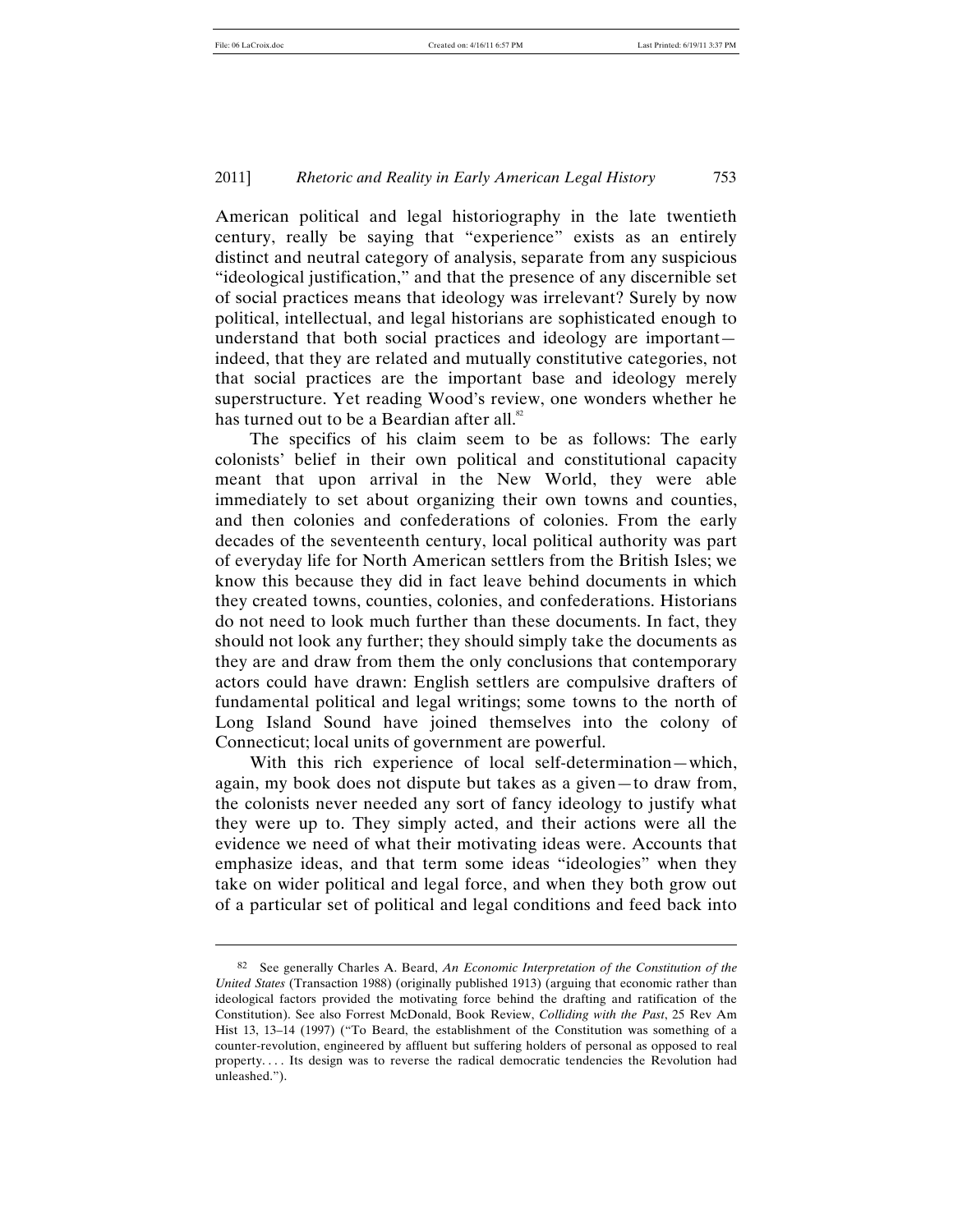politics and law to reframe the landscape of possibilities, are anathema to the view that Wood puts forth.

The trouble with such a view is that it suggests that the people who were actually having these experiences—colonists in Hartford who helped to draft the Fundamental Orders of Connecticut, passengers aboard the Mayflower who decided not to be deterred by the mismatch between their patent and the location of their landfall were not thinking about them. The early settlers who, Wood argues, experienced federalism without any ideological justification might have been just mimetic automatons acting on the premise that local units of government are powerful. But Wood is not playing fair here. In order for the practice of localism to become the idea of popular sovereignty that bears so much weight in his interpretation, contemporary actors must have thought about and attempted to make sense of their experience. Popular sovereignty is, after all, an idea. To argue otherwise would make popular sovereignty nothing more than a post hoc analytical frame conjured by twentieth-century scholars, and neither Wood nor I believes this to be the case.

Perhaps one reason for Wood's hostility to the ideological explanation is simply that it postdates popular sovereignty, which had been present since the earliest days of colonial settlement and which he views as the source of late eighteenth-century American politics. But of course the fact that local autonomy was present from the beginning does not mean that it never changed, much less that federalism was there from the beginning. In order to believe that popular sovereignty was an idea that had meaning for seventeenthand eighteenth-century Americans, one must take those historical actors seriously enough to believe that they might have been capable of organizing their experiences conceptually. Otherwise, we might as well all be historical materialists, arguing that forces and experiences beyond individual control were responsible for structuring worldhistorical events.<sup>83</sup>

But that is certainly not what I thought I had learned from the Wood who wrote *The Creation of the American Republic*, Part One of which is titled "The Ideology of Revolution."<sup>84</sup> Indeed, the binary view of the distinction between ideas and experience that Wood's review adopts contradicts some of his own most powerful work. Throughout the review, he suggests that the colonial experience of local autonomy was in some important sense "real," while the

<sup>83</sup> See generally Karl Marx, *A Contribution to the Critique of Political Economy* (Kerr 1913) (N.I. Stone, trans) (originally published 1859); Edwin R.A. Seligman, *The Economic Interpretation of History* (Gordian 1967) (originally published 1902).

<sup>84</sup> Wood, *Creation of the American Republic* at 7–8 (cited in note 4).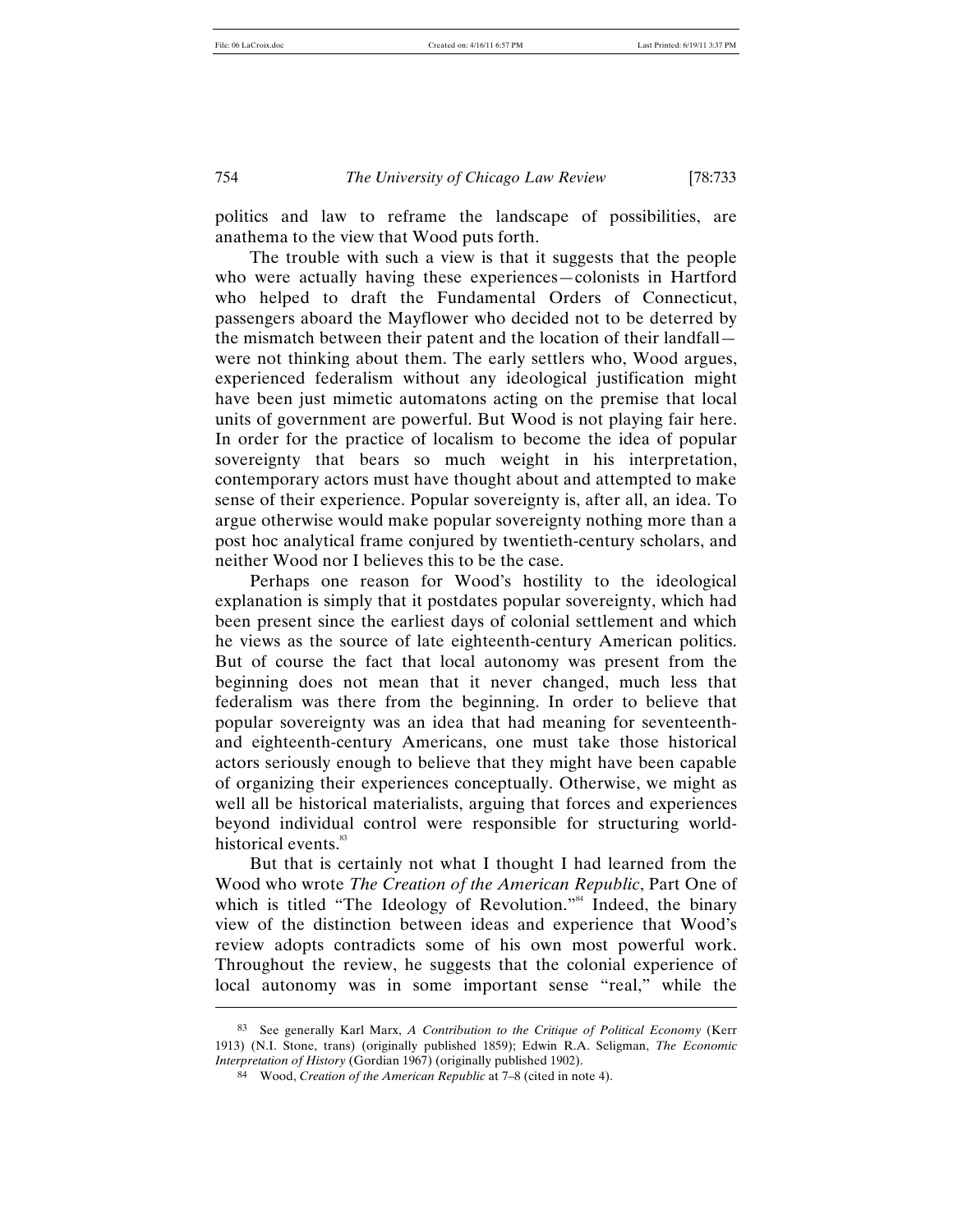ideology of multiple authority that I posit was at most an emanation from that reality and not in any important sense real on its own terms. I know I am not alone in having been taught in graduate school that Wood, along with Bernard Bailyn, brought the study of ideas back to American political history after the profession's long dalliance with the materialist and determinist explanations of scholars such as Charles Beard.

In a 1966 article, Wood offered a powerful critique of early to mid-twentieth-century Progressive historians such as Beard and Carl Becker, whom he argued had "absorb[ed] the diffused thinking of Marx and Freud and the assumptions of behaviorist psychology" and thus "sought to explain the Revolution and the formation of the Constitution in terms of socio-economic relationships and interests rather than in terms of ideas."<sup>85</sup> The problem with the Progressive historians' approach was that it treated ideas as "parcels of thought to be distributed and used where they would do the most good," in contrast to the more nuanced views of later scholars such as Bailyn, who demonstrated "the autonomy of ideas as phenomena, where the ideas operate, as it were, over the heads of the participants, taking them in directions no one could have foreseen."<sup>86</sup> According to such a methodology, Wood wrote, ideas are "more than indicators of motives. They become as well objects for analysis in and for themselves, historical events in their own right to be treated as other historical events are treated."<sup>87</sup> For Wood, one important insight that such an interpretation offered was that the Progressive historians' distinction between rhetoric and reality, ideas and interests, was illusory after all. "[T]he ideas, the rhetoric, of the Americans was never obscuring but remarkably revealing of their deepest interests and passions. . . . [T]heir rhetoric was never detached from the social and political reality; and indeed it becomes the best entry into an understanding of that reality."<sup>88</sup> One wonders what the author of those words would have thought of the ideas–experience dichotomy put forth in Wood's review.

<sup>85</sup> Wood, 23 Wm & Mary Q at 7 (cited in note 48). See also Beard, *An Economic Interpretation of the Constitution* at 7 (cited in note 82); Carl Lotus Becker, *The History of Political Parties in the Province of New York, 1760–1776* 22 (Wisconsin 1960) (originally published 1909); Carl Becker, *The Declaration of Independence: A Study in the History of Political Ideas* 128–34 (Harcourt, Brace 1922).

<sup>86</sup> Wood, 23 Wm & Mary Q at 8–10, 23 (cited in note 48).

<sup>87</sup> Id at 21.

<sup>88</sup> Id at 31 (arguing that the colonists' "repeated overstatements"—such as "incessant talk of 'tyranny,'" "obsession with 'virtue,'" and "devotion to 'liberty'"—were ideas of "real personal and social significance" based in their own experience rather than mere propaganda).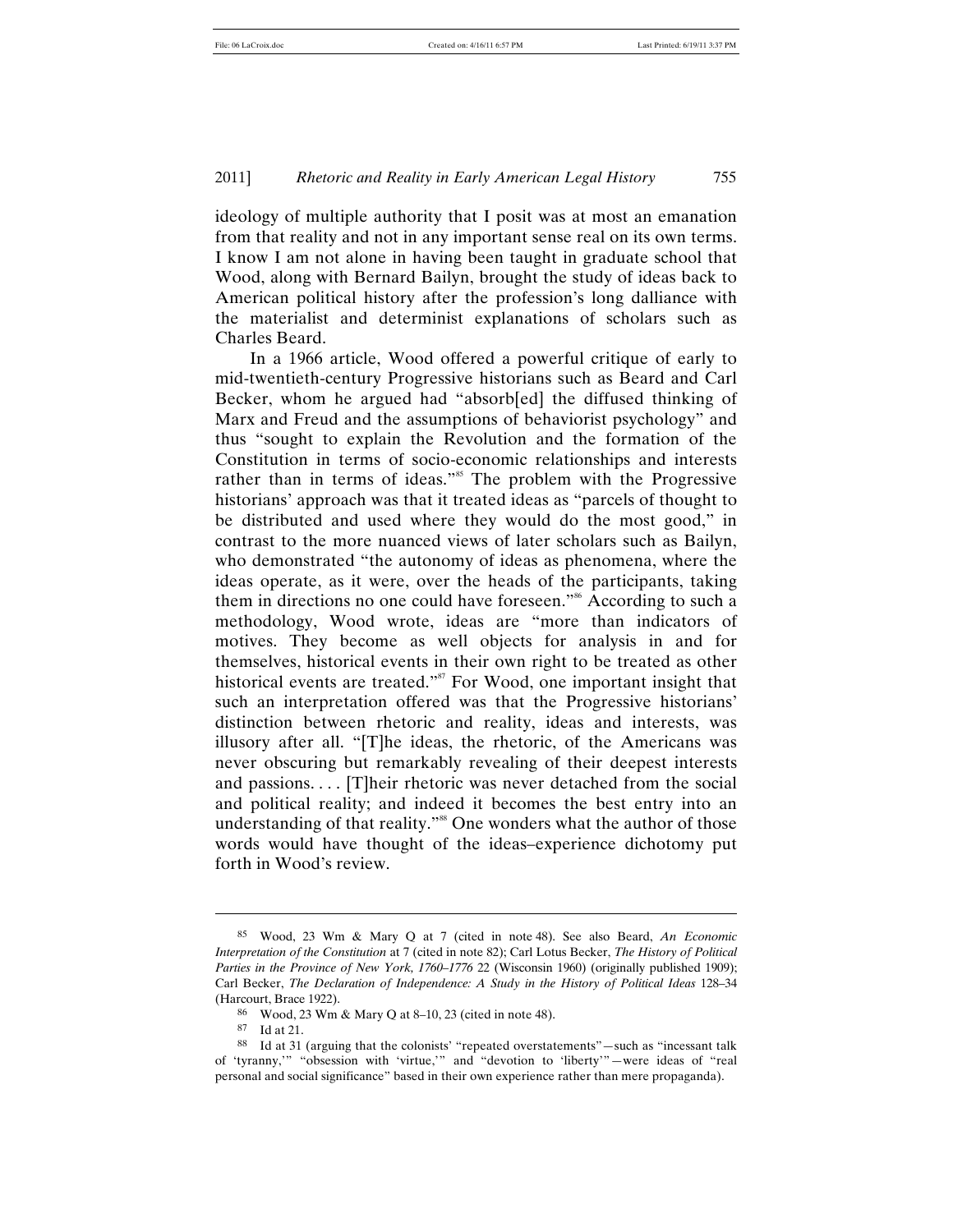Wood has not only misunderstood the substantive claims of my book, but he and I have fundamentally different views of the relationship between ideas and experience, and the associated relationship between law and society. First, ideas and experience. My argument is premised on the notion that social practices take on meaning when contemporaries funnel them through an existing framework of ideas, a process that frequently fundamentally alters that framework. To adapt a line from David Armitage's study of the British Empire, my intention is "not to expose beliefs about" federalism "as either true or false, but rather to show the ways in which the constitutive elements of various conceptions" about federalism "arose in the competitive context of political argument."<sup>89</sup> Ideas and experience, therefore, should be seen as existing in a relationship of "relative autonomy."<sup>90</sup> Each is a distinct category, but they are interrelated and mutually constitutive, such that one cannot be understood without the other—either by contemporaries or by later historians looking back at a given moment.

This view has important consequences for the study of legal and constitutional thought. As Morton Horwitz observes, "no historian of law can fail to recognize that legal consciousness in any particular period is not simply the sum of those contemporary social forces that impinge upon law. Law is autonomous to the extent that ideas are autonomous, at least in the short run."91 Wood's distinction between experience and ideas, and his disdain for ideological explanations, is simply untenable when applied to the study of the history of a legal concept such as federalism. Unless Wood did not really mean it when he stated that federalism is "a historically created conception that changed through time as circumstances changed" rather than a "transcendent idea standing outside of time and place,"92 it is difficult to understand his resistance to an ideological history—any ideological history, it would seem—of federalism. Federalism was the subject of a great deal of thought and discussion by lawyers, which may or may not have reflected social practice. Once we accept the relative autonomy of law, however, the difficulties with Wood's "mirror theory" of law as merely the reflection of experience—and therefore

<sup>89</sup> David Armitage, *The Ideological Origins of the British Empire* 5 (Cambridge 2000).

<sup>90</sup> See Robert W. Gordon, *Critical Legal Histories*, 36 Stan L Rev 57, 100–01 (1984) ("[Legal doctrines] can't be explained completely by reference to external political/social/economic factors. To some extent they are independent variables in social experience and therefore they require study elaborating their peculiar internal structures."). See also Morton J. Horwitz, *The Transformation of American Law, 1780–1860* xiii (Harvard 1977).

<sup>91</sup> Horwitz, *Transformation of American Law* at xiii (cited in note 90).

<sup>92</sup> Wood, 78 U Chi L Rev at 708 (cited in note 3).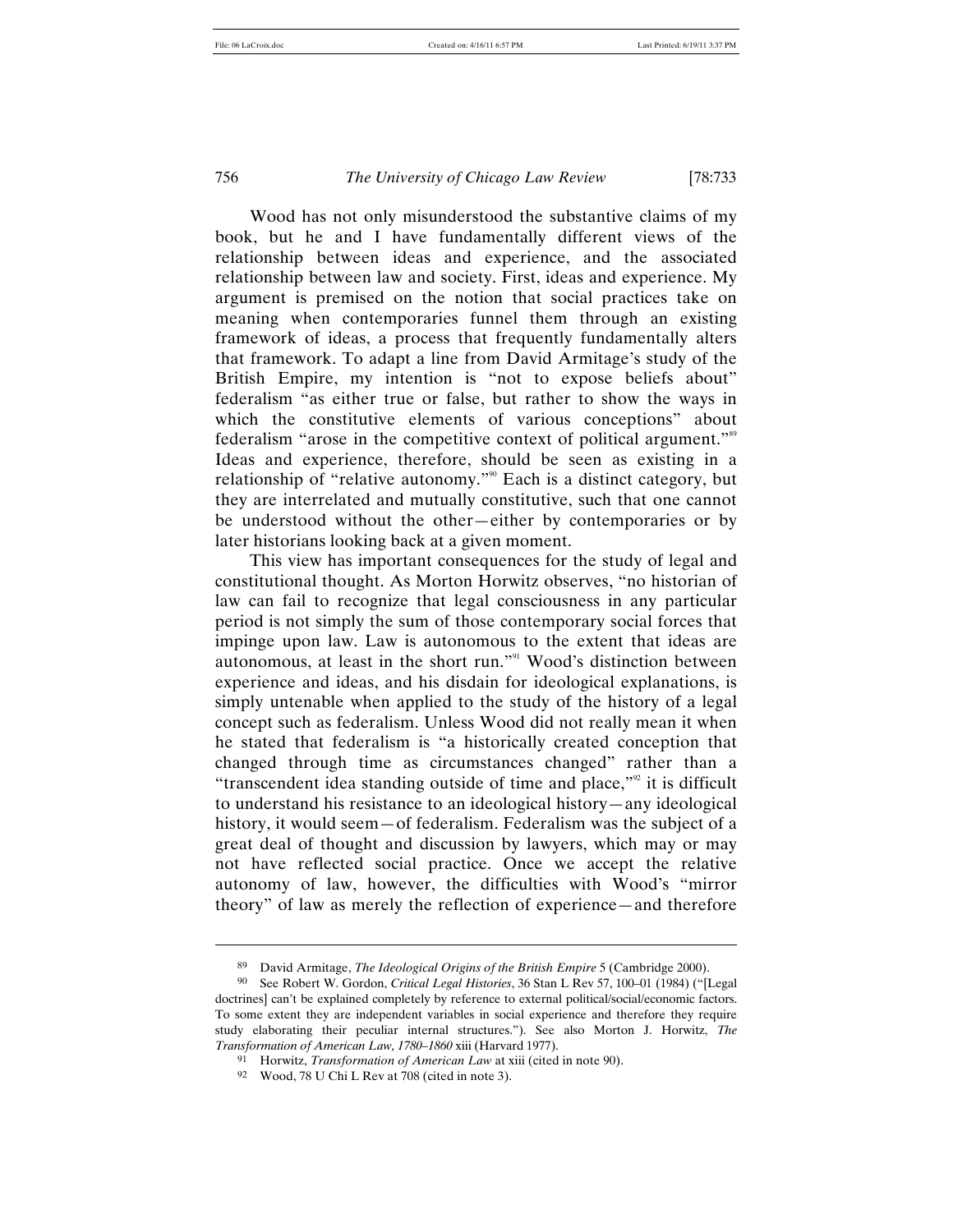$\overline{a}$ 

#### 2011] *Rhetoric and Reality in Early American Legal History* 757

of federalism as nothing more than the logical outcome of local political autonomy—become evident.<sup>93</sup> It is not a meaningful critique to say that the ideological account of federalism's origins does not match the experiential account. While ideas and experience, and law and social practice, are deeply interrelated, they are not the same thing. In contrast to the mirror theory of law, the view of experience and ideas as mutually constitutive recognizes that change in law and change in social practice can and do take place at different rates. The widespread political decentralization that characterized early colonial America did not create a reality that law simply followed. Legal thought drew from a variety of sources and influences, and as James Otis's struggle illustrates, the intellectual path from local legislative authority to the constitutionalization of federal law as the supreme law of the land, binding on state judicial officers, was difficult to navigate.

#### **CONCLUSION**

In his review, Wood sets forth more clearly than he has elsewhere his view of the relationship between republicanism and federalism. For Wood, republicanism—defined above all as popular sovereignty—was the proximate cause of the Revolution and the drafting and ratification of the Constitution. On this view, the changes in late eighteenth-century American political and legal theory can be explained only and entirely by republican ideology, which in his review is presented as the sum of the colonists' decades-long experience of local autonomy. Federalism was simply an outgrowth of this ideology, an application of the general principle of popular sovereignty to the specific problem of the relationship between the states and the general government.

My book is a history of the shift from multiplicity as a problematic but deeply felt commitment of British North American legal thought to federalism as the foundational constitutional value behind a new legal and political regime. To be sure, the new regime was a republic, and it therefore relied on republican ideas, among them popular sovereignty. But the new regime was also federal, and it therefore emerged from a diffuse array of responses, both theoretical and experiential, to unitary sovereignty. Federalism was not just the result of Americans finally internalizing the fear of *imperium in imperio* and finding the language to describe their homegrown remedy for it. Federalism was a rejection of that specter based on

<sup>93</sup> See William Ewald, *Comparative Jurisprudence (II): The Logic of Legal Transplants*, 43 Am J Comp L 489, 491–96, 508 (1995) (describing and critiquing "mirror theories of law").